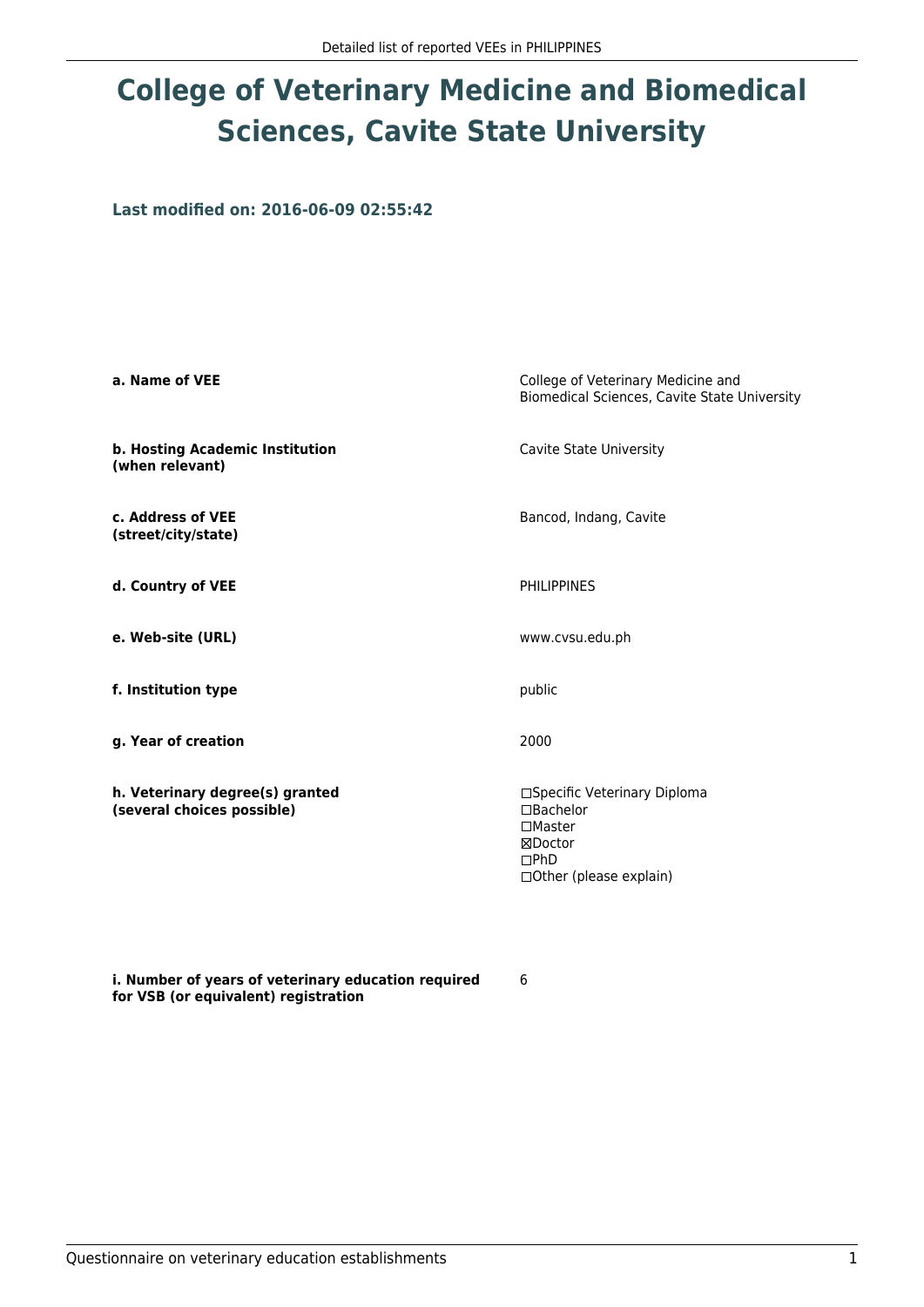|  | within the establishment |  |  |  |  |
|--|--------------------------|--|--|--|--|
|--|--------------------------|--|--|--|--|

|                                                                                                   | 1st Year                                                                                                                                                              | 51-100                                                                                                   |
|---------------------------------------------------------------------------------------------------|-----------------------------------------------------------------------------------------------------------------------------------------------------------------------|----------------------------------------------------------------------------------------------------------|
|                                                                                                   | 2d Year                                                                                                                                                               | 51-100                                                                                                   |
|                                                                                                   | 3d Year                                                                                                                                                               | 51-100                                                                                                   |
|                                                                                                   | 4th Year                                                                                                                                                              | $0 - 50$                                                                                                 |
|                                                                                                   | <b>5th Year</b>                                                                                                                                                       | $0 - 50$                                                                                                 |
|                                                                                                   | 6th Year                                                                                                                                                              | $0 - 50$                                                                                                 |
|                                                                                                   | 7th Year                                                                                                                                                              |                                                                                                          |
| k. Average number of veterinary graduates per year<br>from the establishment                      | $0 - 50$                                                                                                                                                              |                                                                                                          |
| I. Minimum education required for admission to the<br>establishment<br>(several choices possible) | ⊠High School University Entrance<br>Qualification<br>□Pre-Veterinary Science Diploma<br>□Pre-Veterinary Science Degree<br>□Other specific VEE entrance qualifications |                                                                                                          |
| m. Is there a selection procedure at<br>(several choices possible)                                | □National level<br>$\Box$ State level<br>⊠Establishment level                                                                                                         |                                                                                                          |
| n. National accreditation/certification/approval                                                  | Yes                                                                                                                                                                   |                                                                                                          |
|                                                                                                   | <b>Accrediting agency:</b>                                                                                                                                            |                                                                                                          |
|                                                                                                   | <b>Name of the Agency</b>                                                                                                                                             | Accrediting<br>Agency of<br>Chartered<br><b>Universities</b><br>and Colleges<br>of the<br>Philippines    |
|                                                                                                   | <b>Address of the</b><br><b>Agency</b>                                                                                                                                | 5A-B Future<br>Point Plaza 3,<br>111 Panay<br>Avenue, South<br>Triangle,<br>Quezon City,<br>Metro Manila |
|                                                                                                   | <b>Country of the</b><br><b>Agency</b>                                                                                                                                | Philippines                                                                                              |
|                                                                                                   | Date granted (yyyy-<br>mm-dd)                                                                                                                                         | 2016-12-16                                                                                               |
|                                                                                                   | <b>Period of validity</b><br>(years)                                                                                                                                  | 4                                                                                                        |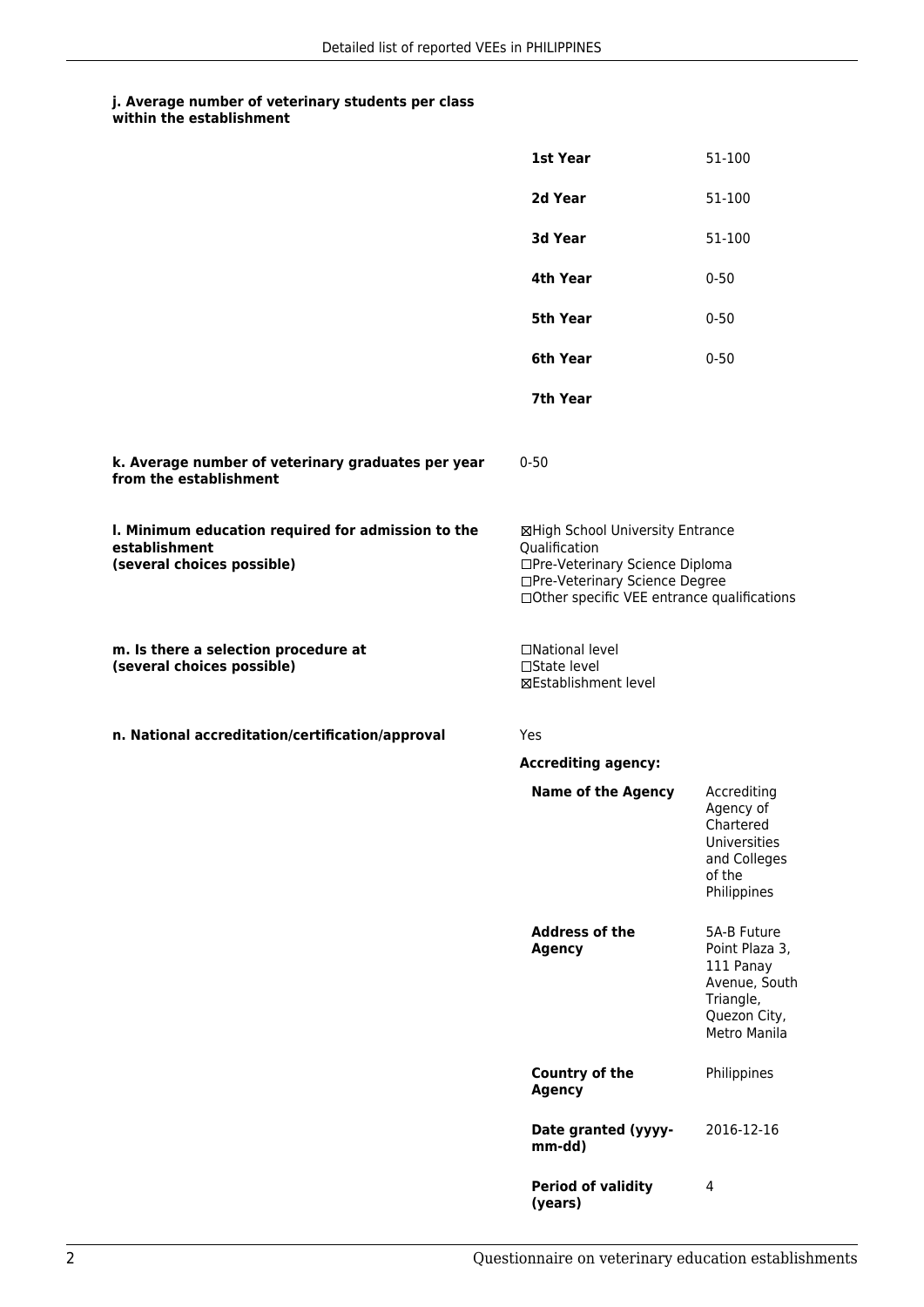**o. Regional accreditation/certification/approval** No

**p. Any form of other international accreditation/certification/approval?**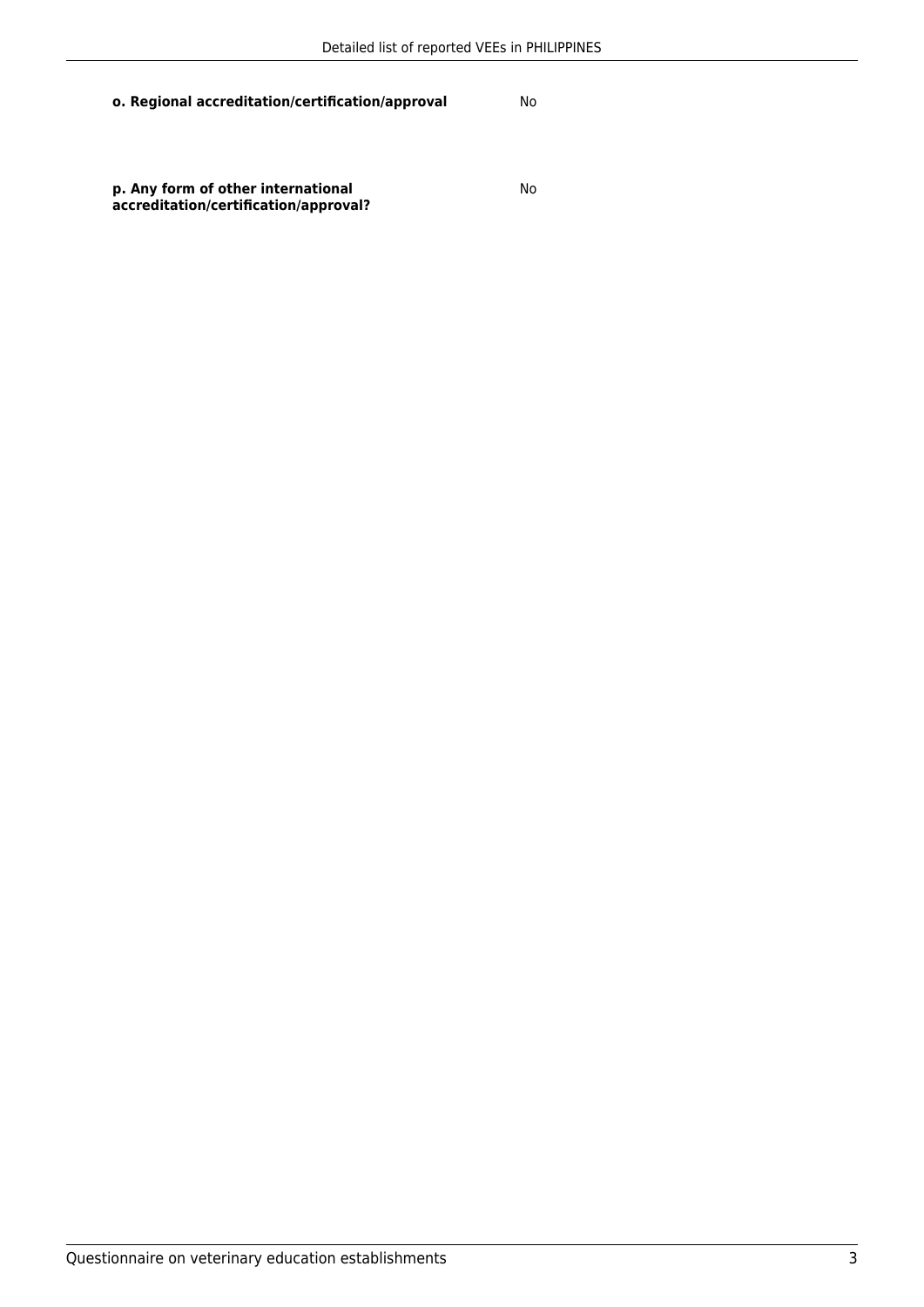## **College of Veterinary Medicine, Benguet State University**

**Last modified on: 2016-06-12 02:15:13**

| a. Name of VEE                                                | College of Veterinary Medicine, Benguet State<br>University                                                    |
|---------------------------------------------------------------|----------------------------------------------------------------------------------------------------------------|
| b. Hosting Academic Institution<br>(when relevant)            | <b>BENGUET STATE UNIVERSITY</b>                                                                                |
| c. Address of VEE<br>(street/city/state)                      | Betag, La Trinidad, Benguet                                                                                    |
| d. Country of VEE                                             | Philippines                                                                                                    |
| e. Web-site (URL)                                             | www.bsu.edu.ph                                                                                                 |
| f. Institution type                                           | public                                                                                                         |
| g. Year of creation                                           | 1916                                                                                                           |
| h. Veterinary degree(s) granted<br>(several choices possible) | □Specific Veterinary Diploma<br>□Bachelor<br>$\Box$ Master<br>⊠Doctor<br>$\Box$ PhD<br>□Other (please explain) |

**i. Number of years of veterinary education required for VSB (or equivalent) registration**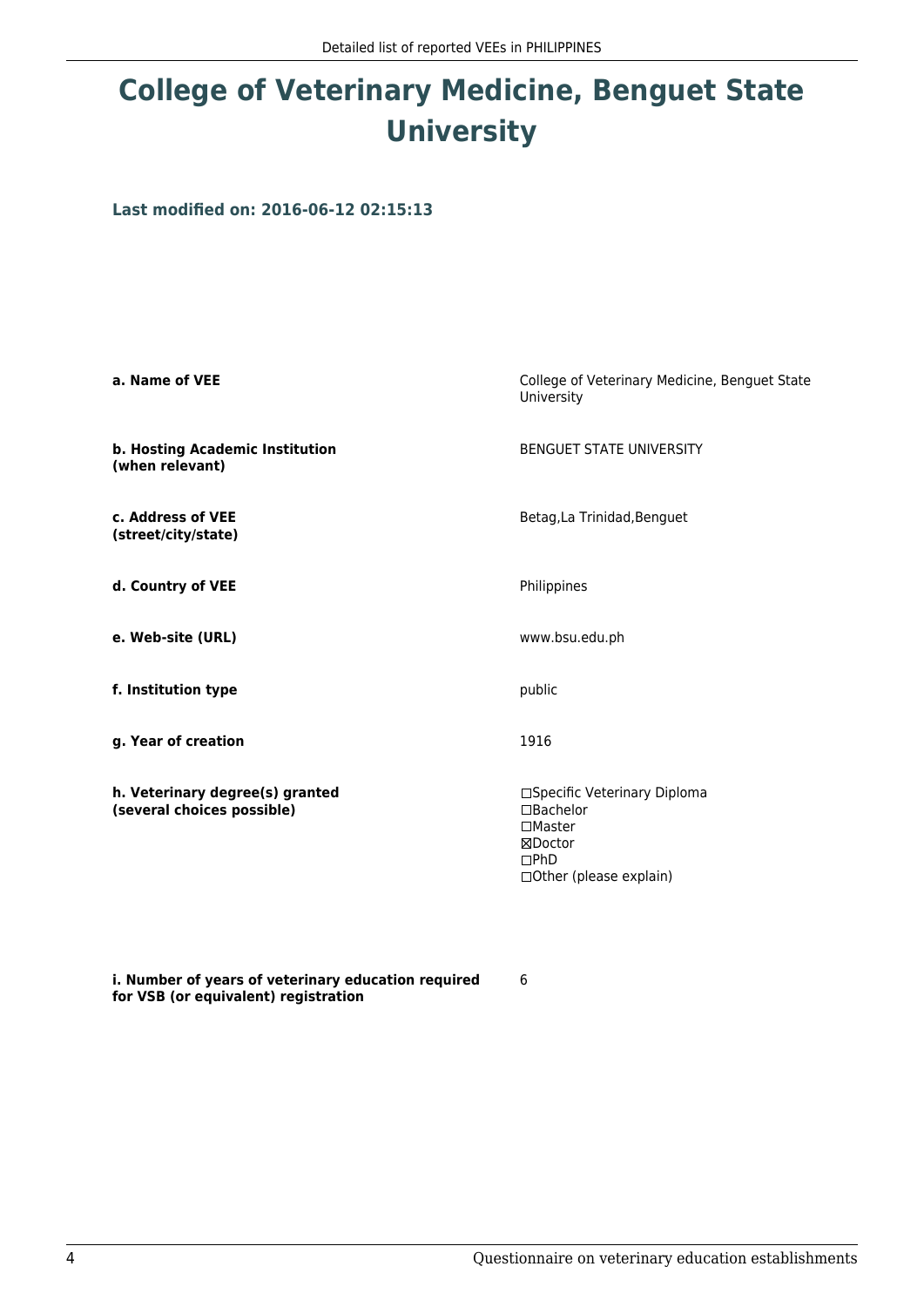|                                                                                                   | 1st Year                                                                                                                                                              | 101-150                                                                                                |
|---------------------------------------------------------------------------------------------------|-----------------------------------------------------------------------------------------------------------------------------------------------------------------------|--------------------------------------------------------------------------------------------------------|
|                                                                                                   | 2d Year                                                                                                                                                               | 101-150                                                                                                |
|                                                                                                   | 3d Year                                                                                                                                                               | 101-150                                                                                                |
|                                                                                                   | 4th Year                                                                                                                                                              | 51-100                                                                                                 |
|                                                                                                   | 5th Year                                                                                                                                                              | 51-100                                                                                                 |
|                                                                                                   | 6th Year                                                                                                                                                              | $0 - 50$                                                                                               |
|                                                                                                   | 7th Year                                                                                                                                                              |                                                                                                        |
| k. Average number of veterinary graduates per year<br>from the establishment                      | 0-50                                                                                                                                                                  |                                                                                                        |
| I. Minimum education required for admission to the<br>establishment<br>(several choices possible) | ⊠High School University Entrance<br>Qualification<br>□Pre-Veterinary Science Diploma<br>□Pre-Veterinary Science Degree<br>⊠Other specific VEE entrance qualifications |                                                                                                        |
| m. Is there a selection procedure at<br>(several choices possible)                                | ⊠National level<br>□State level<br><b>⊠Establishment level</b>                                                                                                        |                                                                                                        |
| n. National accreditation/certification/approval                                                  | <b>Yes</b>                                                                                                                                                            |                                                                                                        |
|                                                                                                   | <b>Accrediting agency:</b>                                                                                                                                            |                                                                                                        |
|                                                                                                   | <b>Name of the Agency</b>                                                                                                                                             | Accrediting<br>Agency of<br>Chartered<br>Colleges and<br>Universities in<br>the<br>Philippines,<br>Inc |
|                                                                                                   | <b>Address of the</b><br><b>Agency</b>                                                                                                                                | 812 Future<br>Point Plaza I,<br>112 Panay<br>Avenue, South<br>Triangle<br>Quezon City                  |
|                                                                                                   | <b>Country of the</b><br><b>Agency</b>                                                                                                                                | Philippines                                                                                            |
|                                                                                                   | Date granted (yyyy-<br>mm-dd)                                                                                                                                         | 2015-09-30                                                                                             |
|                                                                                                   | <b>Period of validity</b><br>(years)                                                                                                                                  | 1                                                                                                      |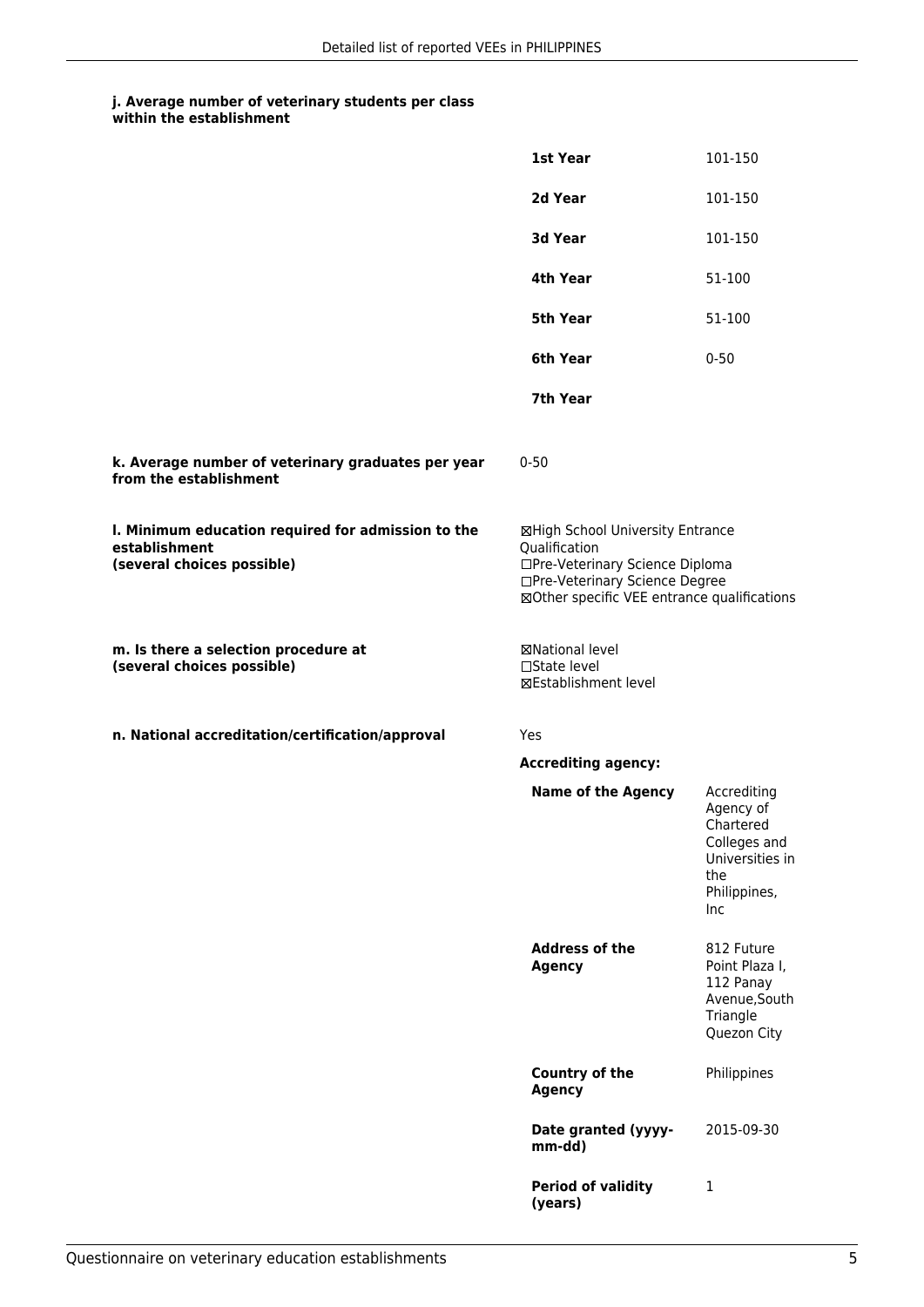**o. Regional accreditation/certification/approval** No

No

**p. Any form of other international accreditation/certification/approval?**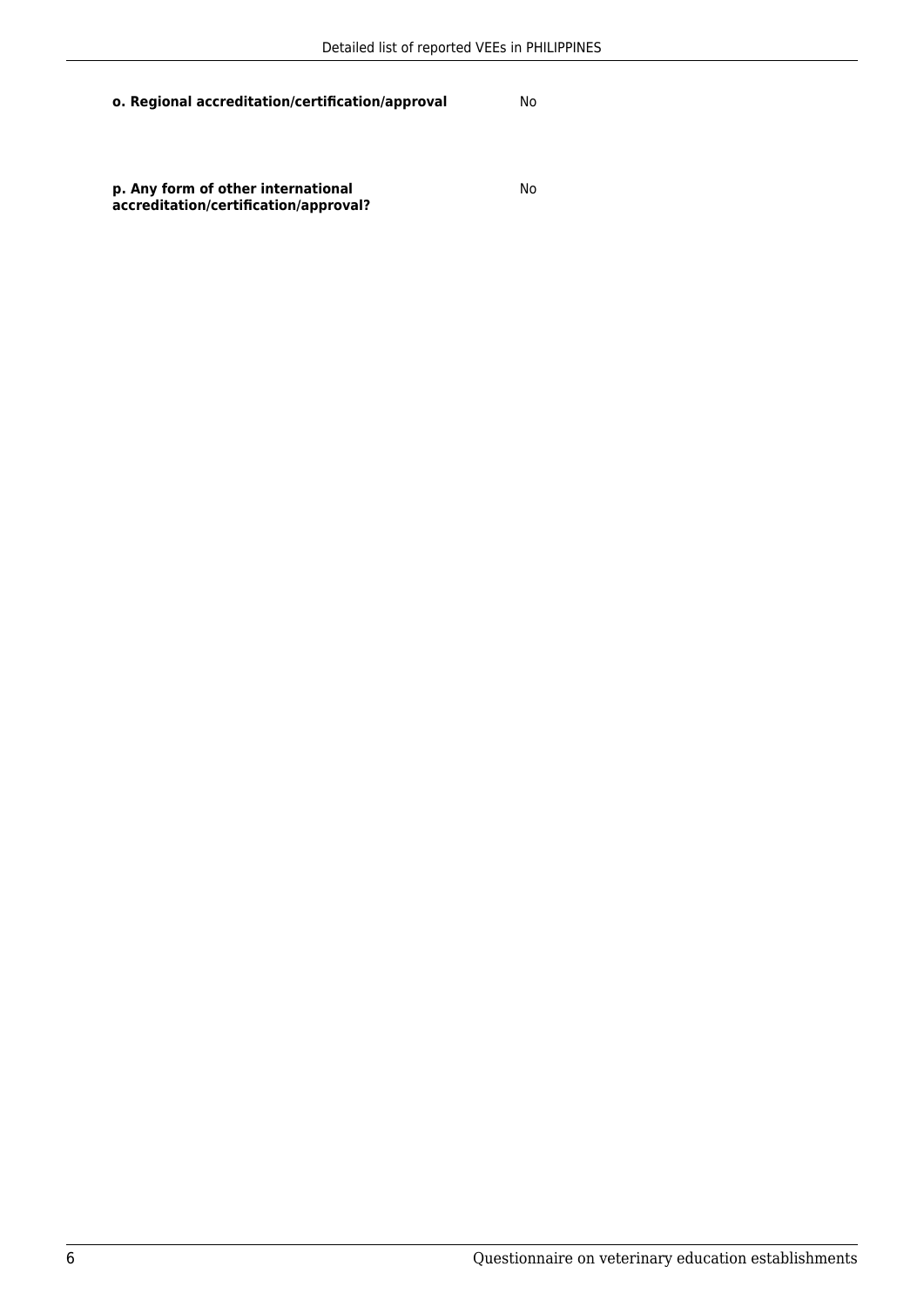## **College of Veterinary Medicine, Cagayan State University**

**Last modified on: 2016-06-06 03:03:12**

| a. Name of VEE                                                | College of Veterinary Medicine, Cagayan<br><b>State University</b>                                                       |
|---------------------------------------------------------------|--------------------------------------------------------------------------------------------------------------------------|
| b. Hosting Academic Institution<br>(when relevant)            | CAGAYAN STATE UNIVERSITY                                                                                                 |
| c. Address of VEE<br>(street/city/state)                      | Carig Campus, Carig Sur, Tuguegarao City,<br>Cagayan, Philippines                                                        |
| d. Country of VEE                                             | <b>PHILIPPINES</b>                                                                                                       |
| e. Web-site (URL)                                             | www.csu.edu.ph                                                                                                           |
| f. Institution type                                           | public                                                                                                                   |
| g. Year of creation                                           | 1999                                                                                                                     |
| h. Veterinary degree(s) granted<br>(several choices possible) | □Specific Veterinary Diploma<br>$\Box$ Bachelor<br>$\square$ Master<br>⊠Doctor<br>$\Box$ PhD<br>□ Other (please explain) |

6

**i. Number of years of veterinary education required for VSB (or equivalent) registration**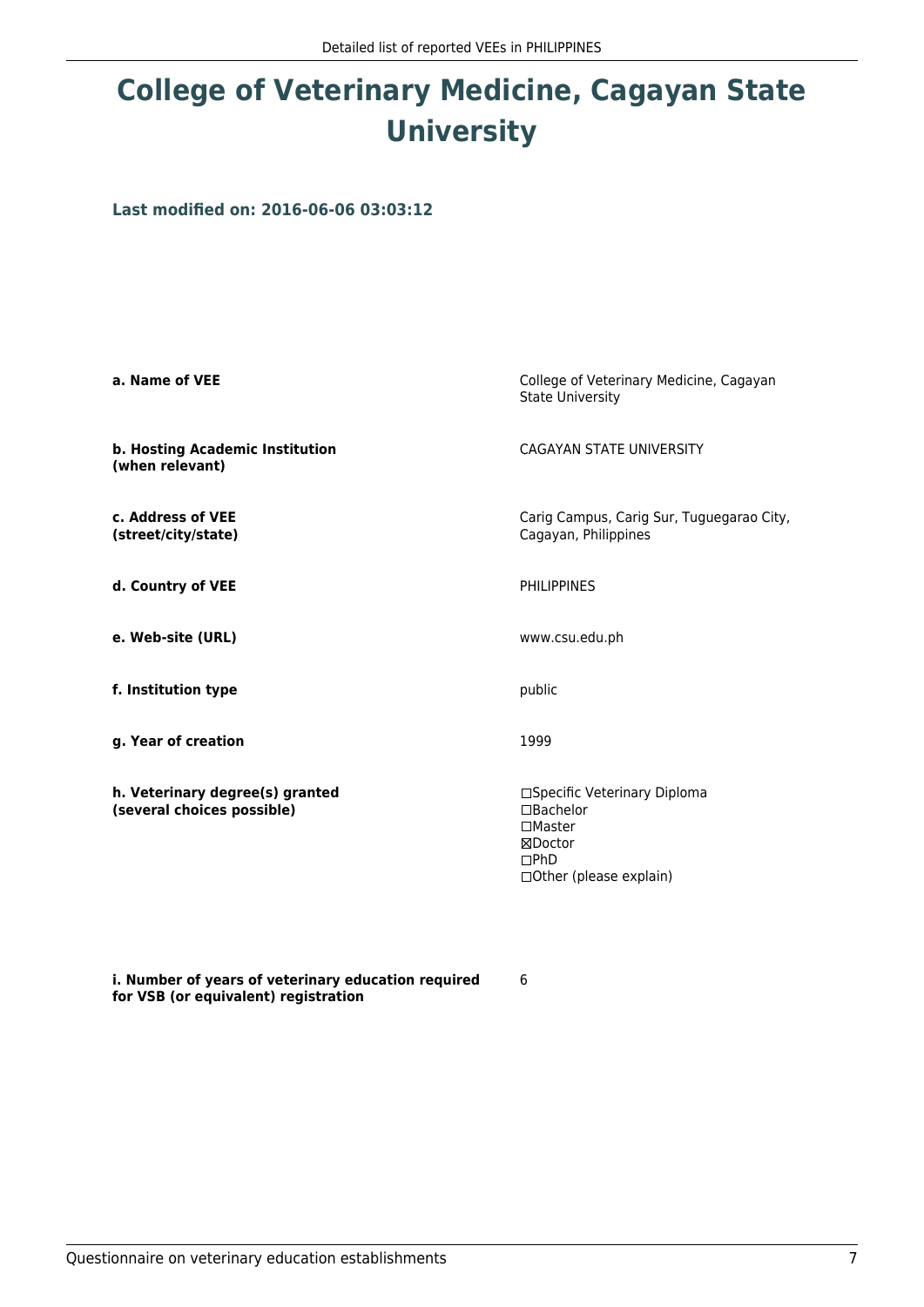|  | within the establishment |  |  |  |  |
|--|--------------------------|--|--|--|--|
|--|--------------------------|--|--|--|--|

|                                                                                                   | 1st Year                                                                                                                                                              | 51-100                                                                                                        |
|---------------------------------------------------------------------------------------------------|-----------------------------------------------------------------------------------------------------------------------------------------------------------------------|---------------------------------------------------------------------------------------------------------------|
|                                                                                                   | 2d Year                                                                                                                                                               | 51-100                                                                                                        |
|                                                                                                   | 3d Year                                                                                                                                                               | $0 - 50$                                                                                                      |
|                                                                                                   | 4th Year                                                                                                                                                              | $0 - 50$                                                                                                      |
|                                                                                                   | 5th Year                                                                                                                                                              | $0 - 50$                                                                                                      |
|                                                                                                   | 6th Year                                                                                                                                                              | $0 - 50$                                                                                                      |
|                                                                                                   | 7th Year                                                                                                                                                              |                                                                                                               |
| k. Average number of veterinary graduates per year<br>from the establishment                      | $0 - 50$                                                                                                                                                              |                                                                                                               |
| I. Minimum education required for admission to the<br>establishment<br>(several choices possible) | ⊠High School University Entrance<br>Qualification<br>□Pre-Veterinary Science Diploma<br>□Pre-Veterinary Science Degree<br>⊠Other specific VEE entrance qualifications |                                                                                                               |
| m. Is there a selection procedure at<br>(several choices possible)                                | ⊠National level<br>$\Box$ State level<br>□Establishment level                                                                                                         |                                                                                                               |
| n. National accreditation/certification/approval                                                  | Yes                                                                                                                                                                   |                                                                                                               |
|                                                                                                   | <b>Accrediting agency:</b>                                                                                                                                            |                                                                                                               |
|                                                                                                   | <b>Name of the Agency</b>                                                                                                                                             | Accrediting<br>Agency of<br>Chartered<br>Colleges and<br>Universities in<br>the Philippines<br>(AACCUP), Inc. |
|                                                                                                   | <b>Address of the</b><br><b>Agency</b>                                                                                                                                | Metro Manila,<br>Philippines                                                                                  |
|                                                                                                   | Country of the<br><b>Agency</b>                                                                                                                                       | Philippines                                                                                                   |
|                                                                                                   | Date granted (yyyy-<br>mm-dd)                                                                                                                                         | 2014-07-13                                                                                                    |
|                                                                                                   | <b>Period of validity</b><br>(years)                                                                                                                                  | 3                                                                                                             |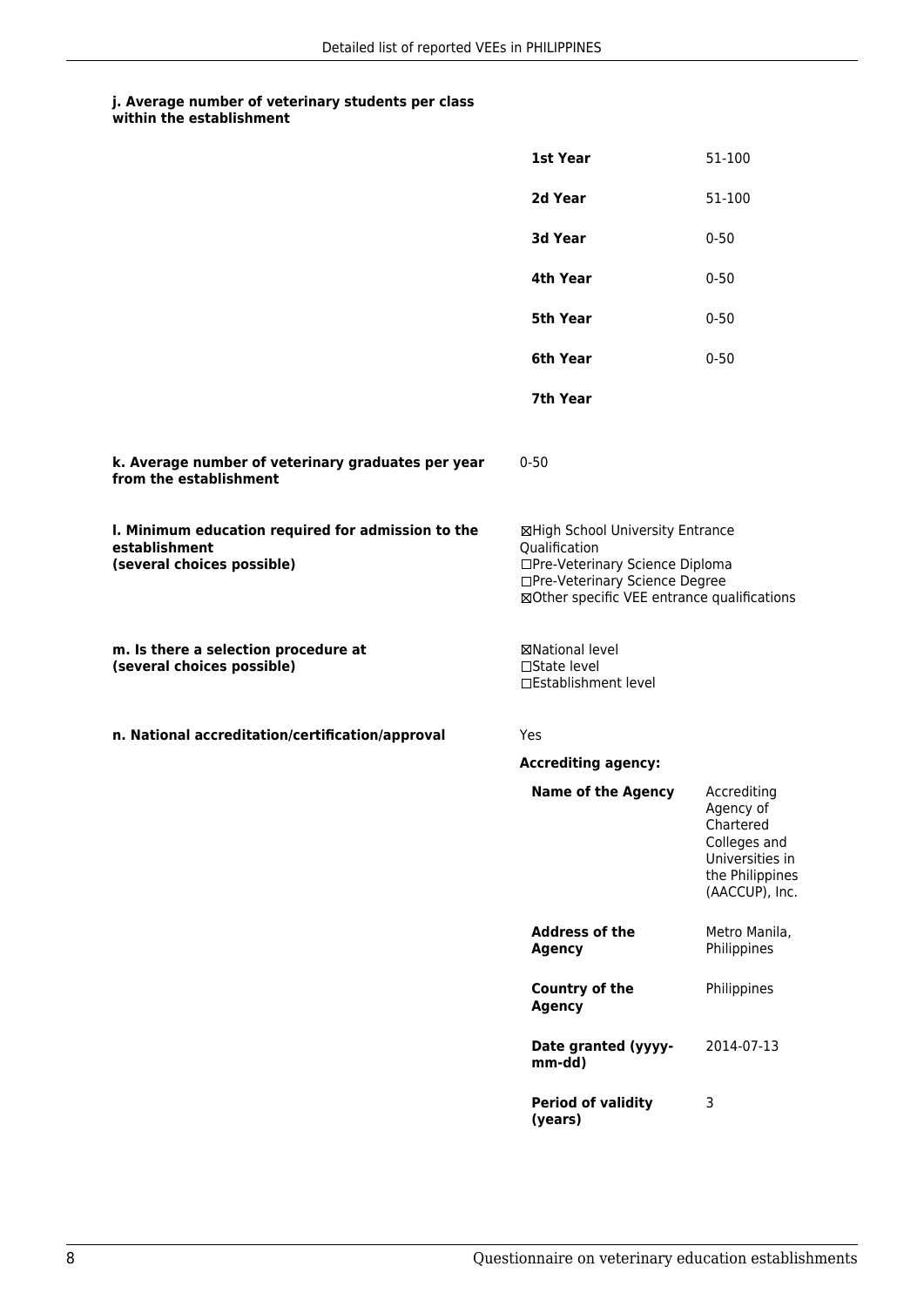#### **o. Regional accreditation/certification/approval** Yes

**Accrediting agency:**

| Name of the Agency                   | Commission<br>on Higher<br>Education<br>(CHED) Region<br>02 |
|--------------------------------------|-------------------------------------------------------------|
| <b>Address of the</b><br>Agency      | Tuguegarao<br>City, Cagayan,<br>Philippines                 |
| Country of the<br>Agency             | Philippines                                                 |
| Date granted (yyyy-<br>mm-dd)        | 2015-05-26                                                  |
| <b>Period of validity</b><br>(vears) | 3                                                           |

**p. Any form of other international accreditation/certification/approval?**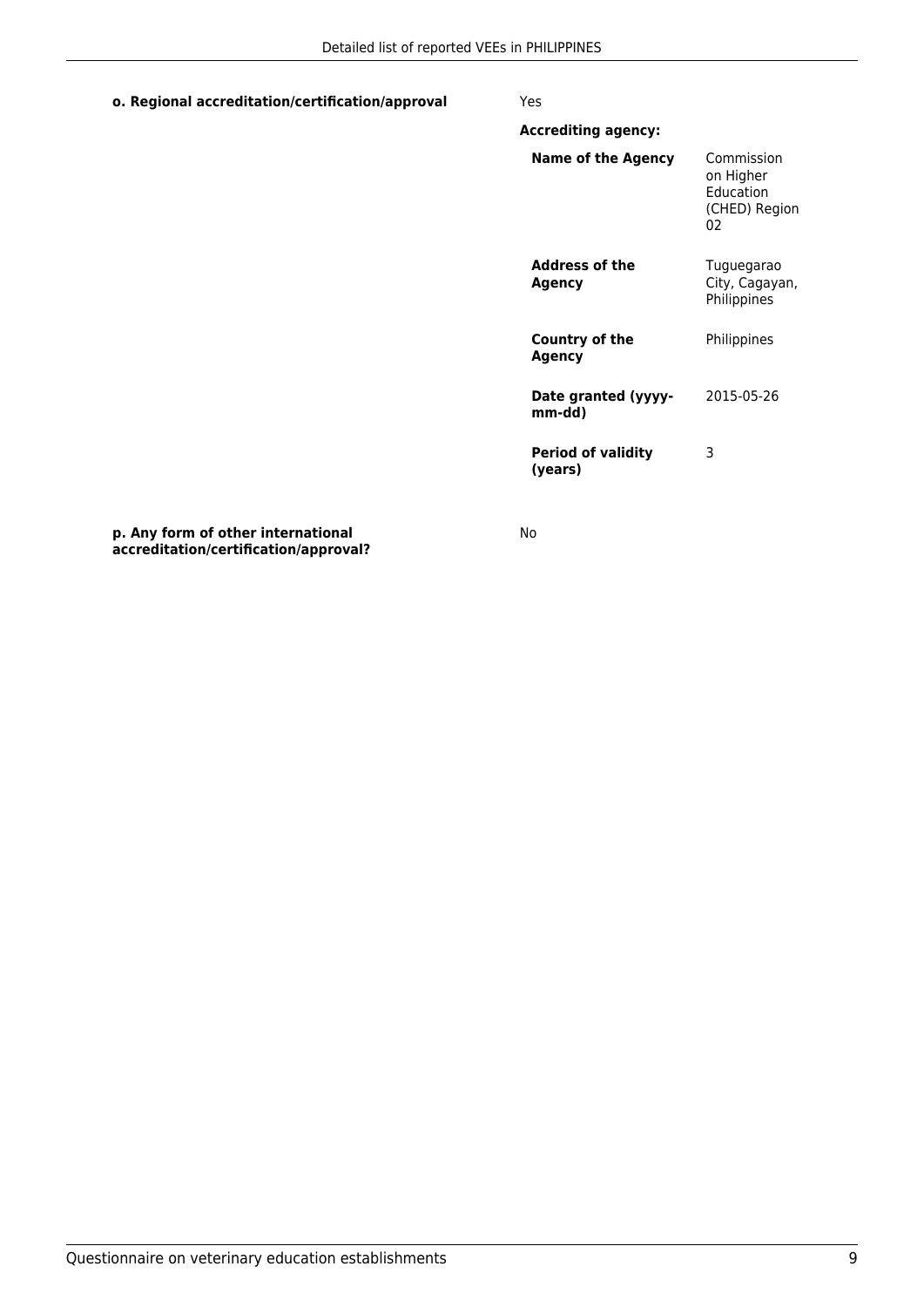# **College of Veterinary Medicine, Cebu Technological University-Barili Campus**

**Last modified on: 2016-06-15 00:16:57**

| a. Name of VEE                                                | College of Veterinary Medicine, Cebu<br>Technological University-Barili Campus                                           |
|---------------------------------------------------------------|--------------------------------------------------------------------------------------------------------------------------|
| b. Hosting Academic Institution<br>(when relevant)            | Cebu Technological University                                                                                            |
| c. Address of VEE<br>(street/city/state)                      | Barangay Cagay, CTU Compound, Barili,<br>Cebu, Philippines                                                               |
| d. Country of VEE                                             | Philippines                                                                                                              |
| e. Web-site (URL)                                             | www.barilictu.edu.ph                                                                                                     |
| f. Institution type                                           | public                                                                                                                   |
| g. Year of creation                                           | 1911                                                                                                                     |
| h. Veterinary degree(s) granted<br>(several choices possible) | □Specific Veterinary Diploma<br>$\Box$ Bachelor<br>$\square$ Master<br>⊠Doctor<br>$\Box$ PhD<br>□ Other (please explain) |

**i. Number of years of veterinary education required for VSB (or equivalent) registration**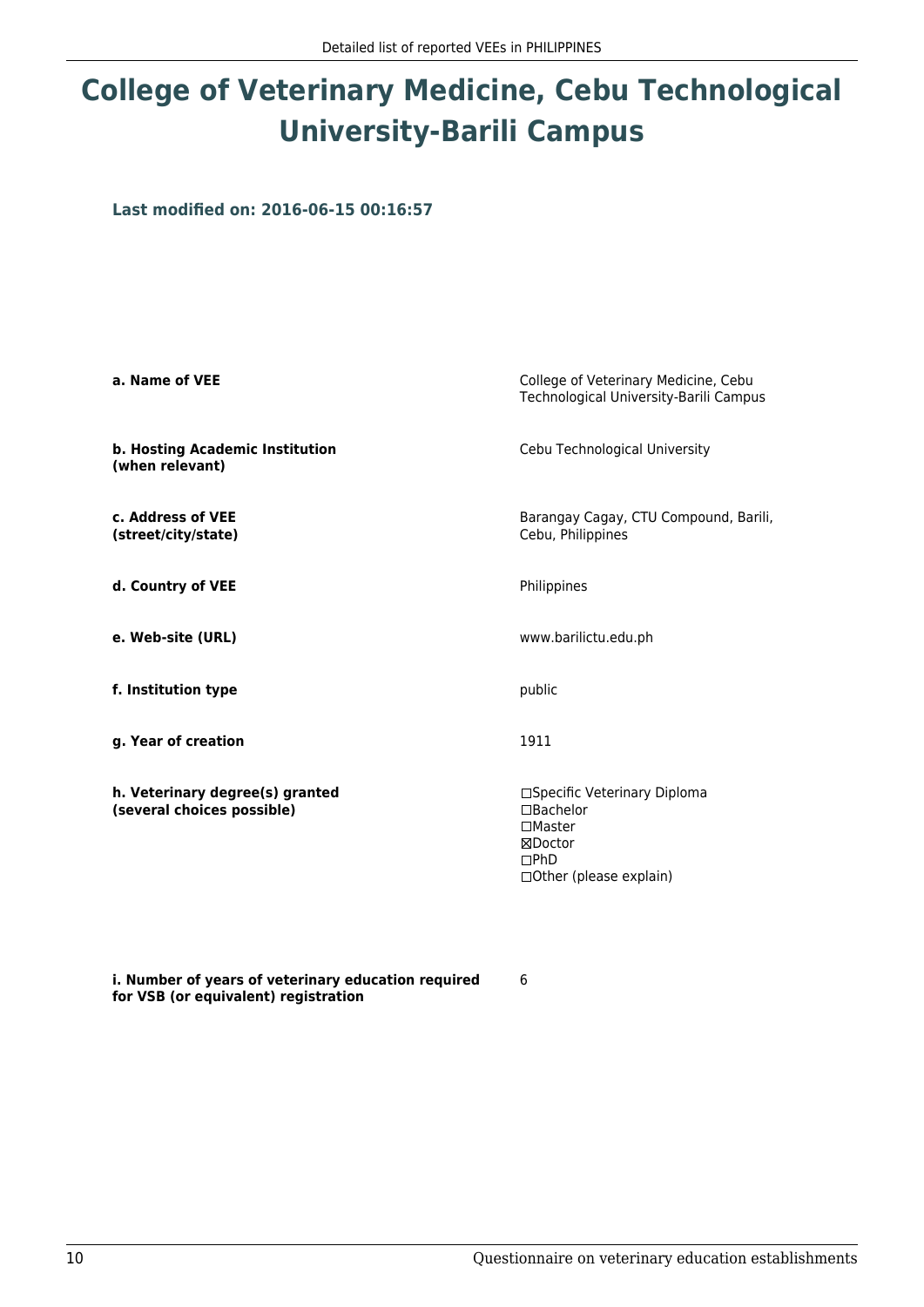| within the establishment |  |
|--------------------------|--|
|--------------------------|--|

|                                                                                                   | 1st Year                                                                                                               | $0 - 50$                                                                                |
|---------------------------------------------------------------------------------------------------|------------------------------------------------------------------------------------------------------------------------|-----------------------------------------------------------------------------------------|
|                                                                                                   | 2d Year                                                                                                                | $0 - 50$                                                                                |
|                                                                                                   | 3d Year                                                                                                                | $0 - 50$                                                                                |
|                                                                                                   | 4th Year                                                                                                               | $0 - 50$                                                                                |
|                                                                                                   | 5th Year                                                                                                               | $0 - 50$                                                                                |
|                                                                                                   | 6th Year                                                                                                               | $0 - 50$                                                                                |
|                                                                                                   | 7th Year                                                                                                               |                                                                                         |
| k. Average number of veterinary graduates per year<br>from the establishment                      | $0 - 50$                                                                                                               |                                                                                         |
| I. Minimum education required for admission to the<br>establishment<br>(several choices possible) | □High School University Entrance<br>Qualification<br>□Pre-Veterinary Science Diploma<br>⊠Pre-Veterinary Science Degree | □Other specific VEE entrance qualifications                                             |
| m. Is there a selection procedure at<br>(several choices possible)                                | ⊠National level<br>□State level<br>⊠Establishment level                                                                |                                                                                         |
| n. National accreditation/certification/approval                                                  | <b>Yes</b>                                                                                                             |                                                                                         |
|                                                                                                   | <b>Accrediting agency:</b>                                                                                             |                                                                                         |
|                                                                                                   | <b>Name of the Agency</b>                                                                                              | Commission on<br>Higher Education-<br><b>Technical Panel for</b><br>VeterinaryEducation |
|                                                                                                   | <b>Address of the</b><br><b>Agency</b>                                                                                 | C.P. Garcia Ave,<br>Diliman, Quezon<br>City, Metro Manila                               |
|                                                                                                   | <b>Country of the</b><br>Agency                                                                                        | Philippines                                                                             |
|                                                                                                   | Date granted (yyyy-<br>mm-dd)                                                                                          | 2016-05-18                                                                              |
|                                                                                                   | <b>Period of validity</b><br>(years)                                                                                   | $\mathbf{1}$                                                                            |
| o. Regional accreditation/certification/approval                                                  | No                                                                                                                     |                                                                                         |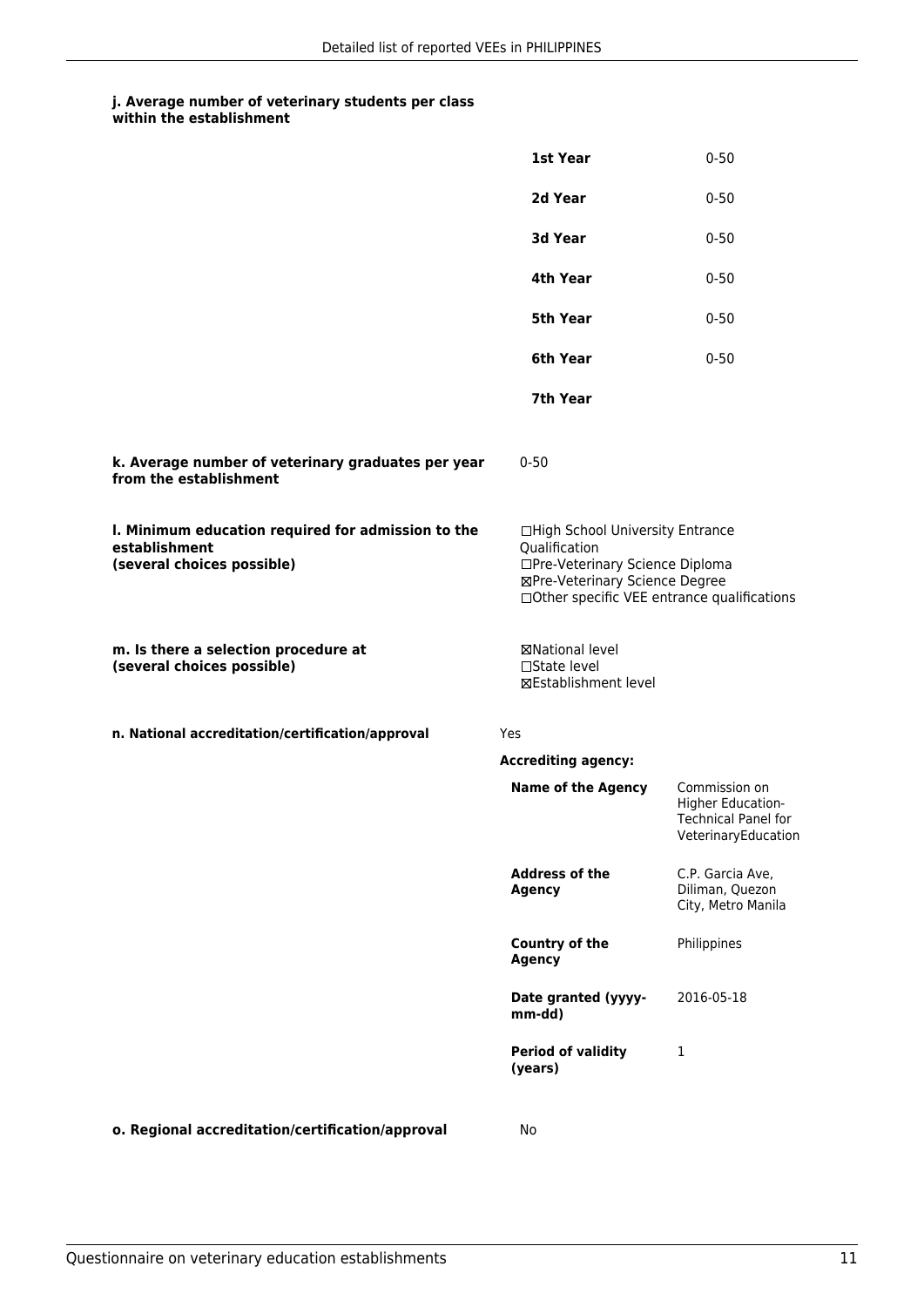**p. Any form of other international accreditation/certification/approval?**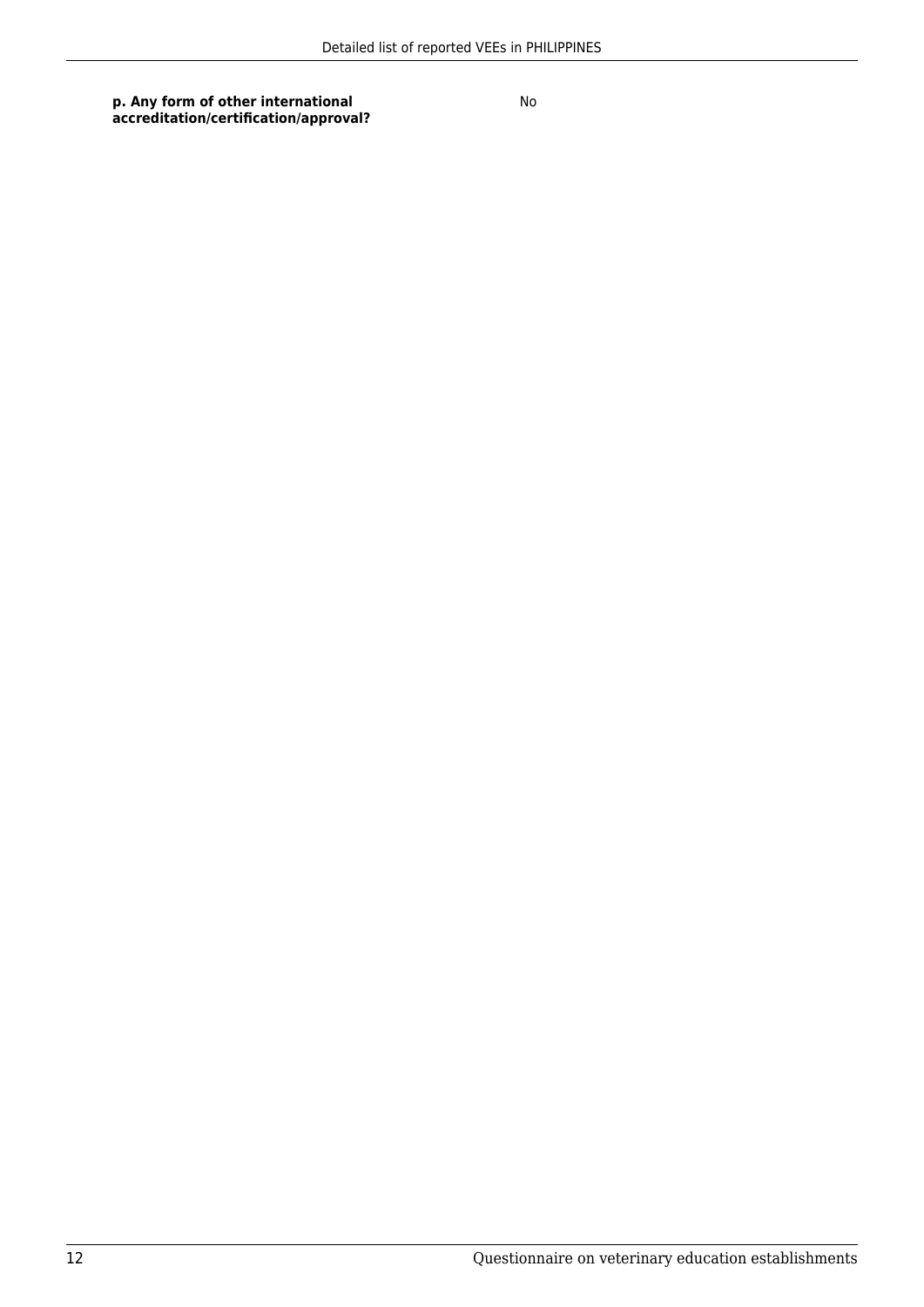## **College of Veterinary Medicine, De La Salle Araneta**

#### **Last modified on: 2015-12-17 05:39:20**

| a. Name of VEE                                                | College of Veterinary Medicine, De La Salle<br>Araneta                                                          |
|---------------------------------------------------------------|-----------------------------------------------------------------------------------------------------------------|
| b. Hosting Academic Institution<br>(when relevant)            | De La Salle Araneta University                                                                                  |
| c. Address of VEE<br>(street/city/state)                      | Don Salvador Araneta Campus Victoneta<br>Avenue Malabon City                                                    |
| d. Country of VEE                                             | <b>PHILIPPINES</b>                                                                                              |
| e. Web-site (URL)                                             | www.dlsau.edu.ph                                                                                                |
| f. Institution type                                           | private                                                                                                         |
| g. Year of creation                                           | 1966                                                                                                            |
| h. Veterinary degree(s) granted<br>(several choices possible) | □Specific Veterinary Diploma<br>□Bachelor<br>$\Box$ Master<br>⊠Doctor<br>$\Box$ PhD<br>□ Other (please explain) |

**i. Number of years of veterinary education required for VSB (or equivalent) registration**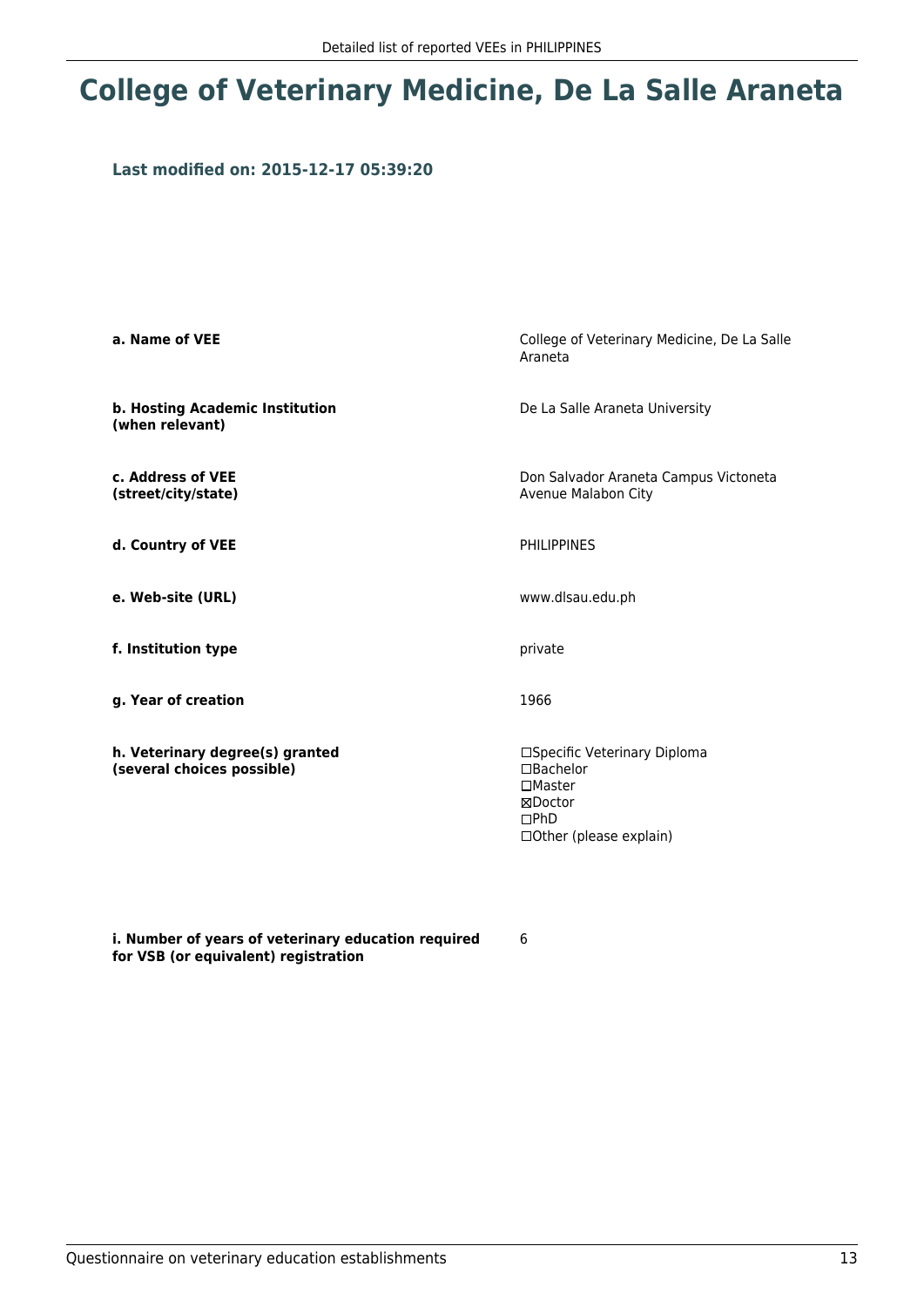|                                                                                                   | 1st Year                                                                                                                                                              | 151-200                                                 |
|---------------------------------------------------------------------------------------------------|-----------------------------------------------------------------------------------------------------------------------------------------------------------------------|---------------------------------------------------------|
|                                                                                                   | 2d Year                                                                                                                                                               | 101-150                                                 |
|                                                                                                   | 3d Year                                                                                                                                                               | 101-150                                                 |
|                                                                                                   | 4th Year                                                                                                                                                              | 51-100                                                  |
|                                                                                                   | 5th Year                                                                                                                                                              | 51-100                                                  |
|                                                                                                   | 6th Year                                                                                                                                                              | 51-100                                                  |
|                                                                                                   | 7th Year                                                                                                                                                              |                                                         |
| k. Average number of veterinary graduates per year<br>from the establishment                      | $0 - 50$                                                                                                                                                              |                                                         |
| I. Minimum education required for admission to the<br>establishment<br>(several choices possible) | ⊠High School University Entrance<br>Qualification<br>□Pre-Veterinary Science Diploma<br>□Pre-Veterinary Science Degree<br>□Other specific VEE entrance qualifications |                                                         |
| m. Is there a selection procedure at<br>(several choices possible)                                | ⊠National level<br>$\Box$ State level<br>⊠Establishment level                                                                                                         |                                                         |
| n. National accreditation/certification/approval                                                  | Yes                                                                                                                                                                   |                                                         |
|                                                                                                   | <b>Accrediting agency:</b>                                                                                                                                            |                                                         |
|                                                                                                   | <b>Name of the Agency</b>                                                                                                                                             | Commission<br>on Higher<br>Education<br>(CHED)          |
|                                                                                                   | <b>Address of the</b><br><b>Agency</b>                                                                                                                                | C.P. Garcia<br>Avenue,<br><b>Diliman</b><br>Quezon City |
|                                                                                                   | Country of the<br><b>Agency</b>                                                                                                                                       | Philippines                                             |
|                                                                                                   | Date granted (yyyy-<br>mm-dd)                                                                                                                                         | 2011-09-21                                              |
|                                                                                                   | <b>Period of validity</b><br>(years)                                                                                                                                  | 0                                                       |
| o. Regional accreditation/certification/approval                                                  | No                                                                                                                                                                    |                                                         |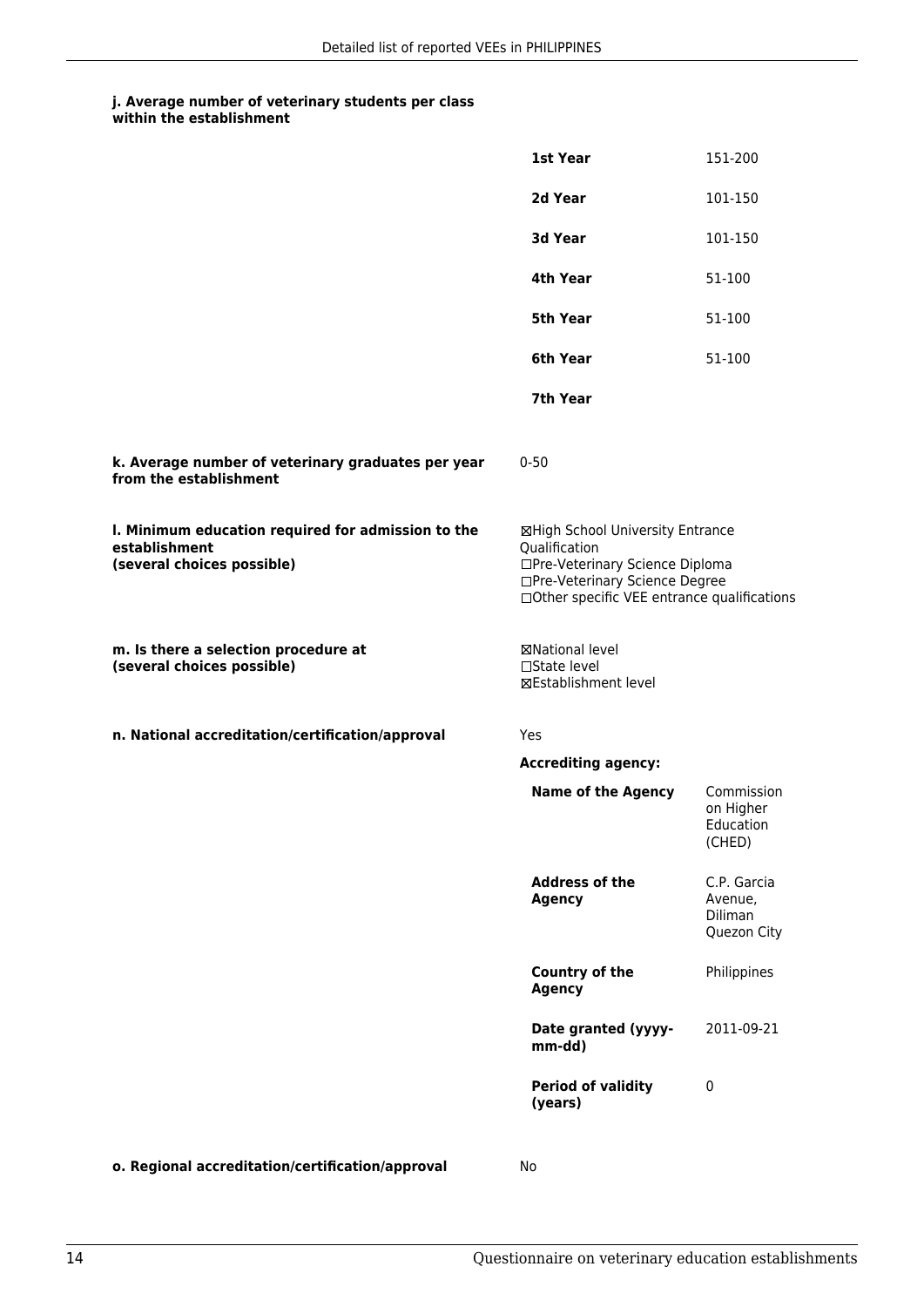**p. Any form of other international accreditation/certification/approval?**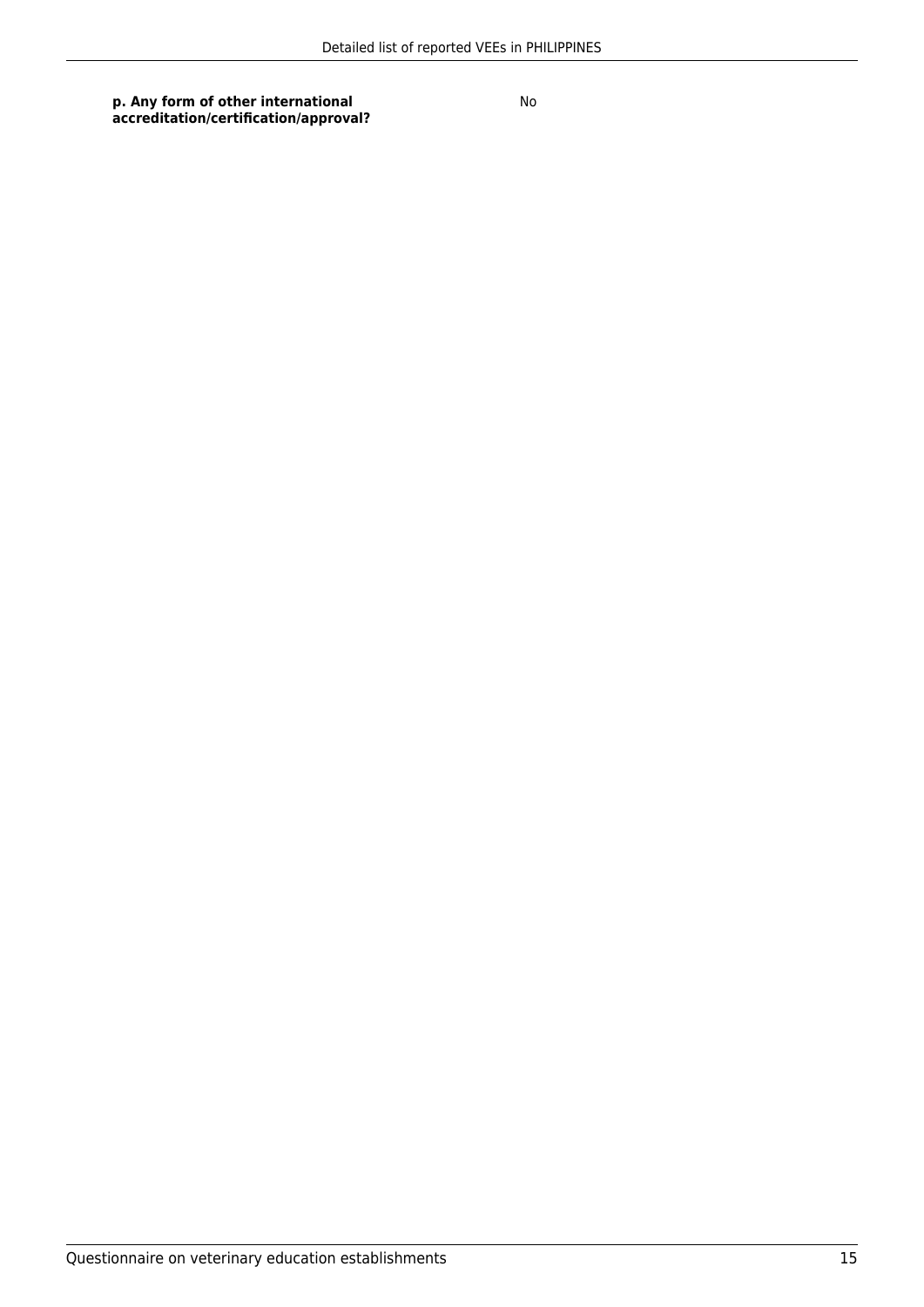## **College of Veterinary Medicine, Nueva Vizcaya State University**

**Last modified on: 2016-06-08 11:19:56**

| a. Name of VEE                                                | College of Veterinary Medicine, Nueva<br>Vizcaya State University                                                    |
|---------------------------------------------------------------|----------------------------------------------------------------------------------------------------------------------|
| b. Hosting Academic Institution<br>(when relevant)            | NUEVA VIZCAYA STATE UNIVERSITY                                                                                       |
| c. Address of VEE<br>(street/city/state)                      | BAYOMBONG, NUEVA VIZCAYA 3700                                                                                        |
| d. Country of VEE                                             | <b>PHILIPPINES</b>                                                                                                   |
| e. Web-site (URL)                                             | www.nvsu.edu.ph                                                                                                      |
| f. Institution type                                           | public                                                                                                               |
| g. Year of creation                                           | 2008                                                                                                                 |
| h. Veterinary degree(s) granted<br>(several choices possible) | □Specific Veterinary Diploma<br>$\Box$ Bachelor<br>$\Box$ Master<br>⊠Doctor<br>$\Box$ PhD<br>□Other (please explain) |

**i. Number of years of veterinary education required for VSB (or equivalent) registration**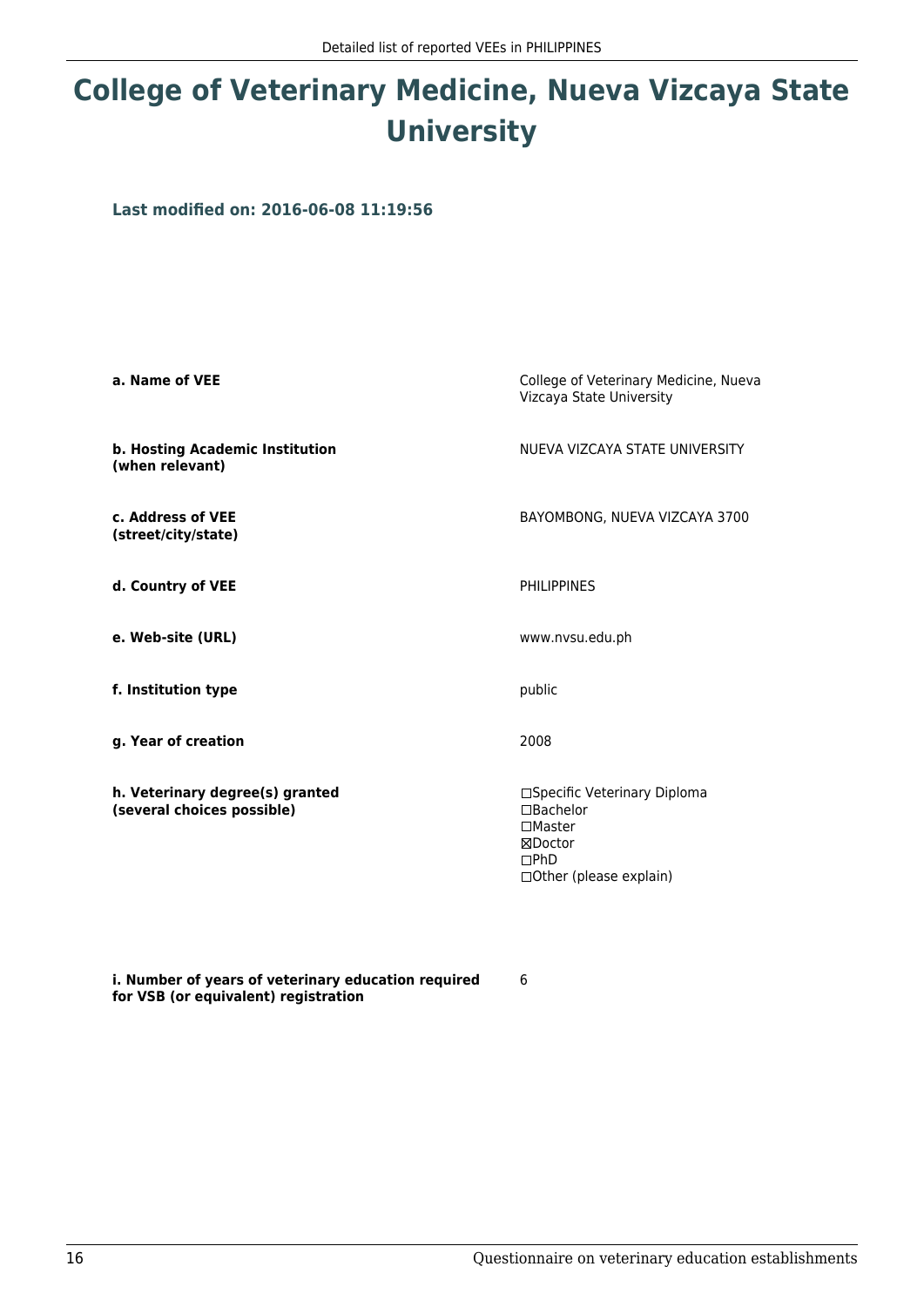|                                                                                                   | <b>1st Year</b>                                                                                                                                                       | 51-100                                                                                      |
|---------------------------------------------------------------------------------------------------|-----------------------------------------------------------------------------------------------------------------------------------------------------------------------|---------------------------------------------------------------------------------------------|
|                                                                                                   | 2d Year                                                                                                                                                               | 51-100                                                                                      |
|                                                                                                   | 3d Year                                                                                                                                                               | 51-100                                                                                      |
|                                                                                                   | 4th Year                                                                                                                                                              | 51-100                                                                                      |
|                                                                                                   | 5th Year                                                                                                                                                              | $0 - 50$                                                                                    |
|                                                                                                   | 6th Year                                                                                                                                                              | $0 - 50$                                                                                    |
|                                                                                                   | 7th Year                                                                                                                                                              |                                                                                             |
| k. Average number of veterinary graduates per year<br>from the establishment                      | $0 - 50$                                                                                                                                                              |                                                                                             |
| I. Minimum education required for admission to the<br>establishment<br>(several choices possible) | ⊠High School University Entrance<br>Qualification<br>□Pre-Veterinary Science Diploma<br>□Pre-Veterinary Science Degree<br>□Other specific VEE entrance qualifications |                                                                                             |
| m. Is there a selection procedure at<br>(several choices possible)                                | ⊠National level<br>$\Box$ State level<br>⊠Establishment level                                                                                                         |                                                                                             |
| n. National accreditation/certification/approval                                                  | Yes                                                                                                                                                                   |                                                                                             |
|                                                                                                   | <b>Accrediting agency:</b>                                                                                                                                            |                                                                                             |
|                                                                                                   | <b>Name of the Agency</b>                                                                                                                                             | Accrediting<br>Agency of<br>Chartered<br>Colleges and<br>Universities in<br>the Philippines |
|                                                                                                   | <b>Address of the</b><br><b>Agency</b>                                                                                                                                | 812 Future<br>Point Plaza I,<br>112 Panay<br>Avenue,<br>Quezon City                         |
|                                                                                                   | <b>Country of the</b><br><b>Agency</b>                                                                                                                                | <b>PHILIPPINES</b>                                                                          |
|                                                                                                   | Date granted (yyyy-<br>mm-dd)                                                                                                                                         | 2015-08-16                                                                                  |
|                                                                                                   | <b>Period of validity</b><br>(years)                                                                                                                                  | 4                                                                                           |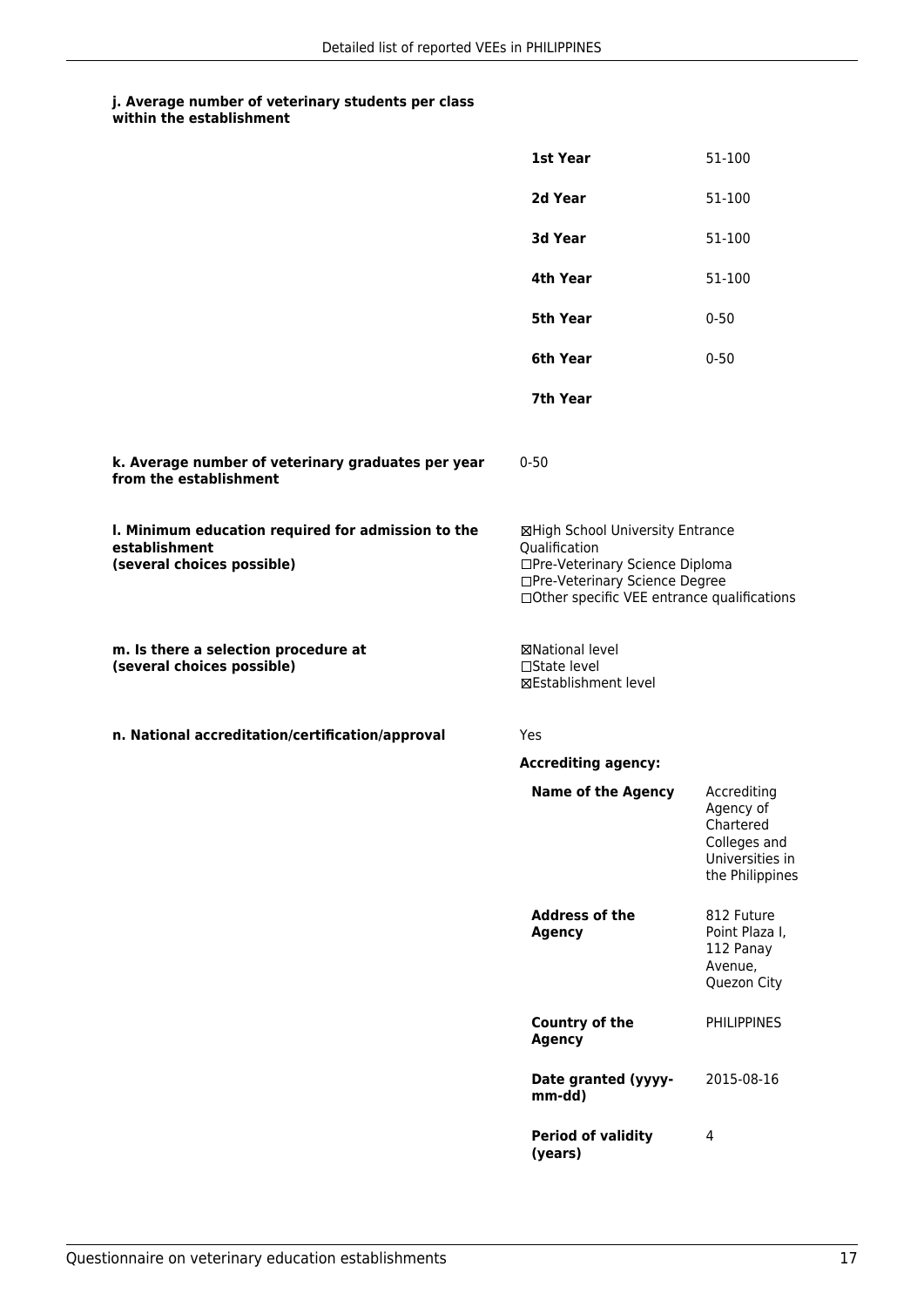**o. Regional accreditation/certification/approval** No

No

**p. Any form of other international accreditation/certification/approval?**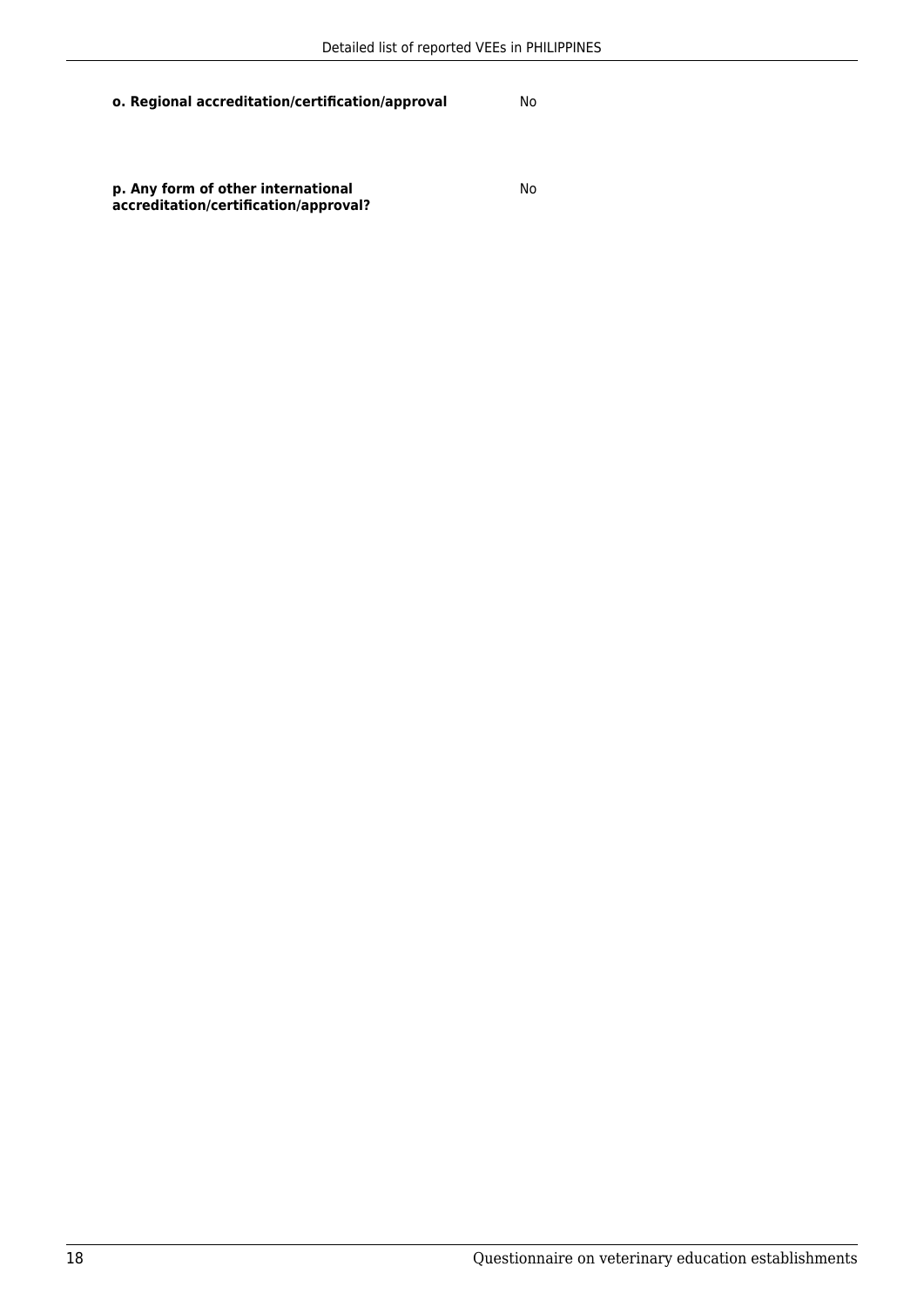# **College of Veterinary Medicine, Pampanga State Agricultural University**

**Last modified on: 2015-12-17 05:53:22**

| a. Name of VEE                                                | College of Veterinary Medicine, Pampanga<br><b>State Agricultural University</b>                                        |
|---------------------------------------------------------------|-------------------------------------------------------------------------------------------------------------------------|
| b. Hosting Academic Institution<br>(when relevant)            | Pampanga State Agricultural University                                                                                  |
| c. Address of VEE<br>(street/city/state)                      | San Agustin, Magalang, Pampanga                                                                                         |
| d. Country of VEE                                             | <b>PHILIPPINES</b>                                                                                                      |
| e. Web-site (URL)                                             | www.psau.edu.ph                                                                                                         |
| f. Institution type                                           | public                                                                                                                  |
| g. Year of creation                                           | 1974                                                                                                                    |
| h. Veterinary degree(s) granted<br>(several choices possible) | □Specific Veterinary Diploma<br>$\Box$ Bachelor<br>$\Box$ Master<br>⊠Doctor<br>$\square$ PhD<br>□Other (please explain) |

**i. Number of years of veterinary education required for VSB (or equivalent) registration**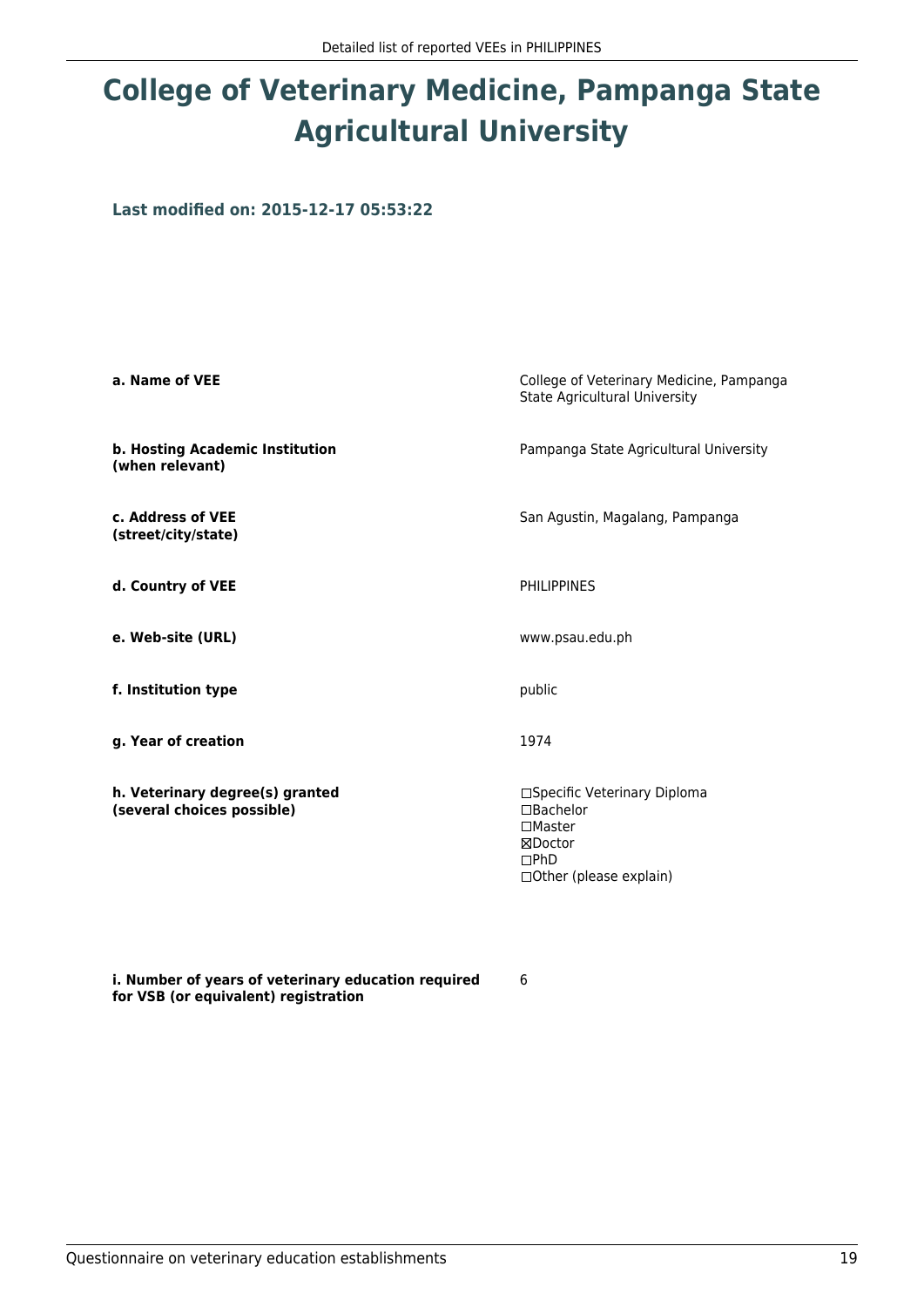| within the establishment |  |  |  |
|--------------------------|--|--|--|
|--------------------------|--|--|--|

|                                                                                                   | 1st Year                                                                                                                                                              | 51-100                                                                                      |
|---------------------------------------------------------------------------------------------------|-----------------------------------------------------------------------------------------------------------------------------------------------------------------------|---------------------------------------------------------------------------------------------|
|                                                                                                   | 2d Year                                                                                                                                                               | 51-100                                                                                      |
|                                                                                                   | 3d Year                                                                                                                                                               | $0 - 50$                                                                                    |
|                                                                                                   | 4th Year                                                                                                                                                              | $0 - 50$                                                                                    |
|                                                                                                   | 5th Year                                                                                                                                                              | $0 - 50$                                                                                    |
|                                                                                                   | 6th Year                                                                                                                                                              | $0 - 50$                                                                                    |
|                                                                                                   | 7th Year                                                                                                                                                              |                                                                                             |
| k. Average number of veterinary graduates per year<br>from the establishment                      | $0 - 50$                                                                                                                                                              |                                                                                             |
| I. Minimum education required for admission to the<br>establishment<br>(several choices possible) | ⊠High School University Entrance<br>Qualification<br>□Pre-Veterinary Science Diploma<br>□Pre-Veterinary Science Degree<br>□Other specific VEE entrance qualifications |                                                                                             |
| m. Is there a selection procedure at<br>(several choices possible)                                | <b>⊠National level</b><br>□State level<br>⊠Establishment level                                                                                                        |                                                                                             |
| n. National accreditation/certification/approval                                                  | Yes                                                                                                                                                                   |                                                                                             |
|                                                                                                   | <b>Accrediting agency:</b>                                                                                                                                            |                                                                                             |
|                                                                                                   | <b>Name of the Agency</b>                                                                                                                                             | Accrediting<br>Agency of<br>Chartered<br>Colleges and<br>Universities in<br>the Philippines |
|                                                                                                   | <b>Address of the</b><br><b>Agency</b>                                                                                                                                | 812 Future<br>Point Plaza I,<br>112 Panay<br>Avenue,<br>Quezon City                         |
|                                                                                                   | <b>Country of the</b><br><b>Agency</b>                                                                                                                                | Philippines                                                                                 |
|                                                                                                   | Date granted (yyyy-<br>mm-dd)                                                                                                                                         | 2015-07-16                                                                                  |
|                                                                                                   | <b>Period of validity</b><br>(years)                                                                                                                                  | 3                                                                                           |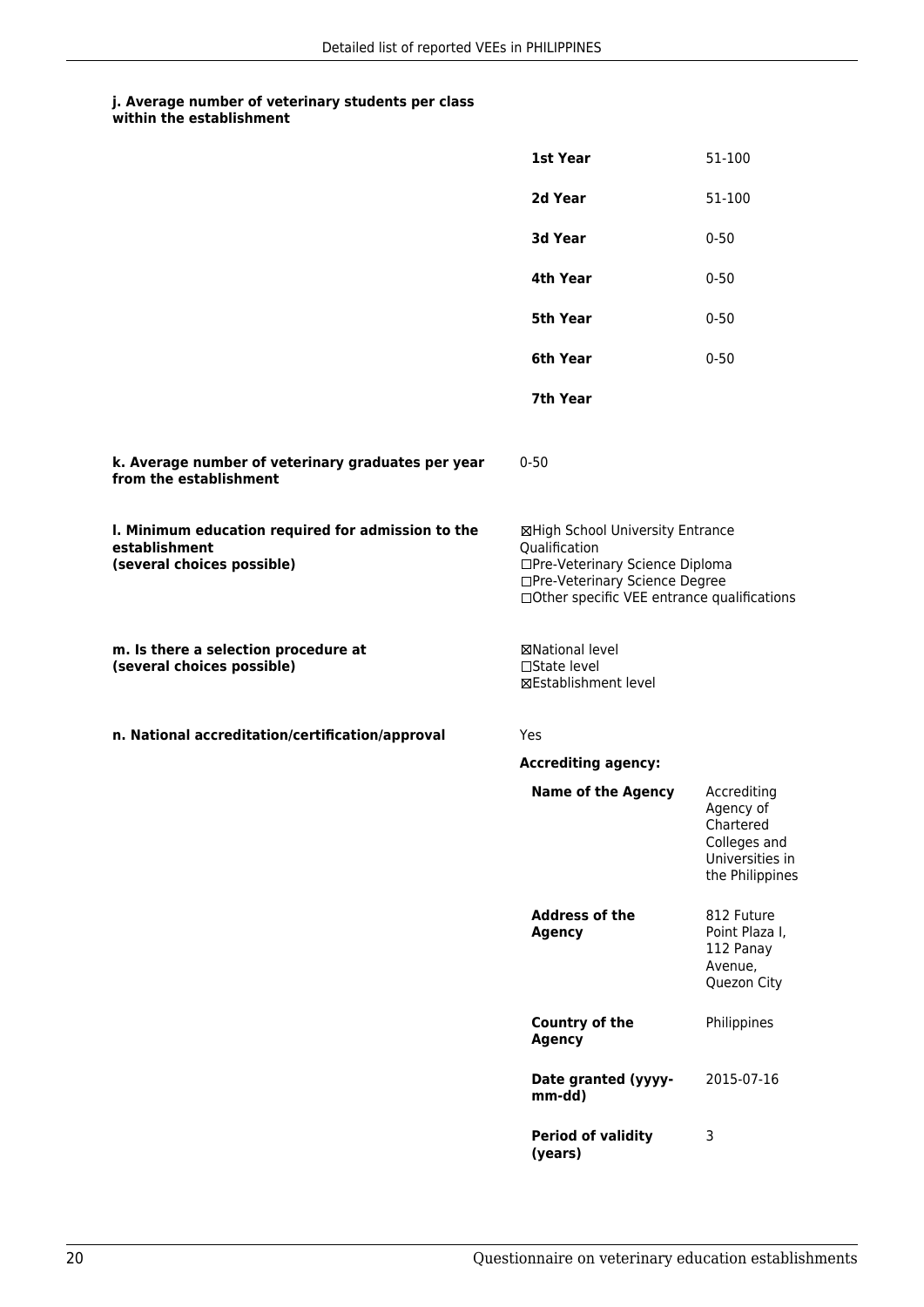**o. Regional accreditation/certification/approval** No

**p. Any form of other international accreditation/certification/approval?**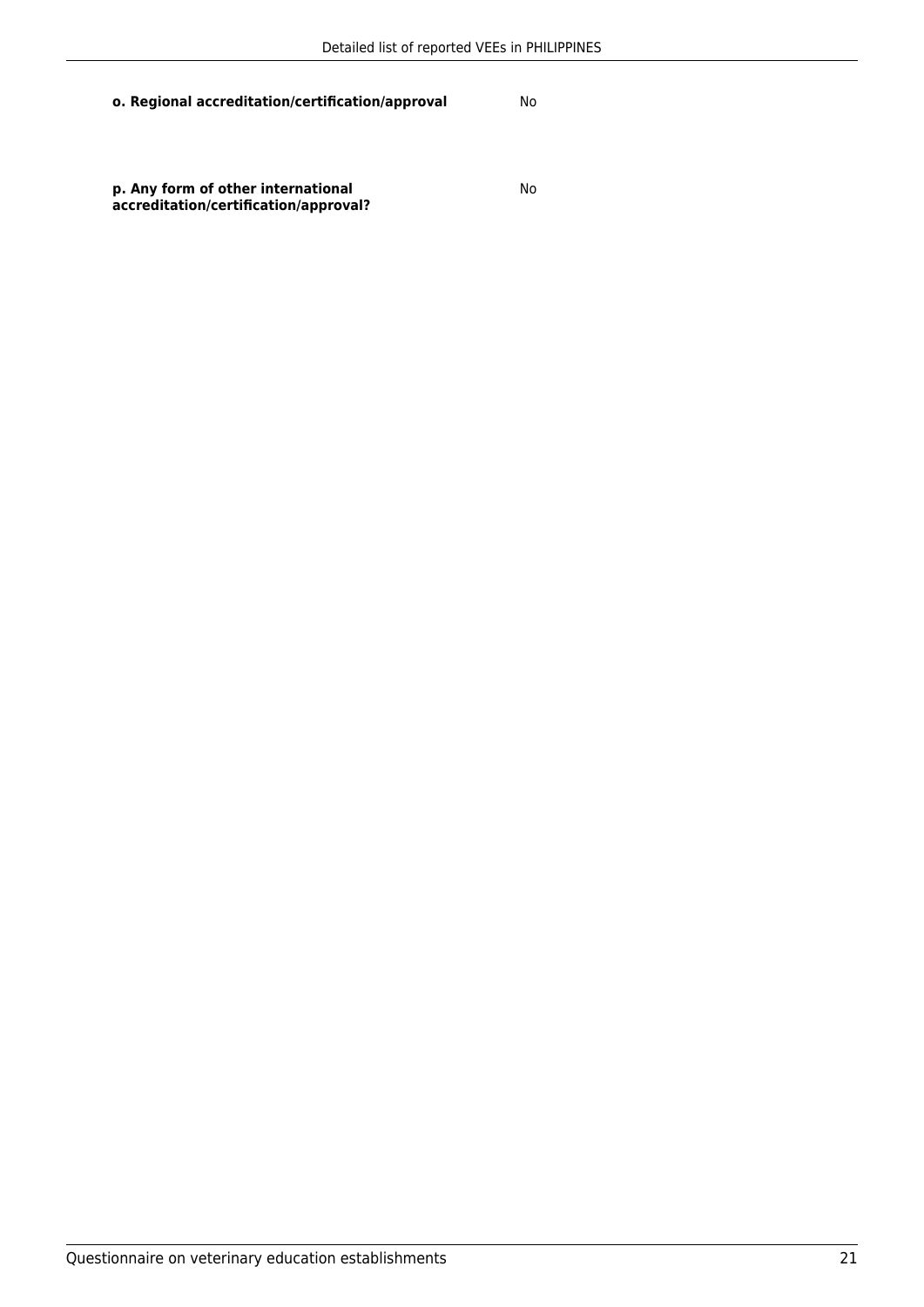# **College of Veterinary Medicine, SOUTHWESTERN UNIVERSITY-PHINMA**

**Last modified on: 2016-06-17 04:12:27**

| a. Name of VEE                                                | College of Veterinary Medicine,<br>SOUTHWESTERN UNIVERSITY-PHINMA                                                    |
|---------------------------------------------------------------|----------------------------------------------------------------------------------------------------------------------|
| b. Hosting Academic Institution<br>(when relevant)            | SOUTHWESTERN UNIVERSITY-PHINMA                                                                                       |
| c. Address of VEE<br>(street/city/state)                      | Urgello street, Cebu city, 6000                                                                                      |
| d. Country of VEE                                             | <b>PHILIPPINES</b>                                                                                                   |
| e. Web-site (URL)                                             | www.swu.edu.ph                                                                                                       |
| f. Institution type                                           | private                                                                                                              |
| g. Year of creation                                           | 1976                                                                                                                 |
| h. Veterinary degree(s) granted<br>(several choices possible) | □Specific Veterinary Diploma<br>□Bachelor<br>$\Box$ Master<br>⊠Doctor<br>$\Box$ PhD<br>$\Box$ Other (please explain) |

**i. Number of years of veterinary education required for VSB (or equivalent) registration**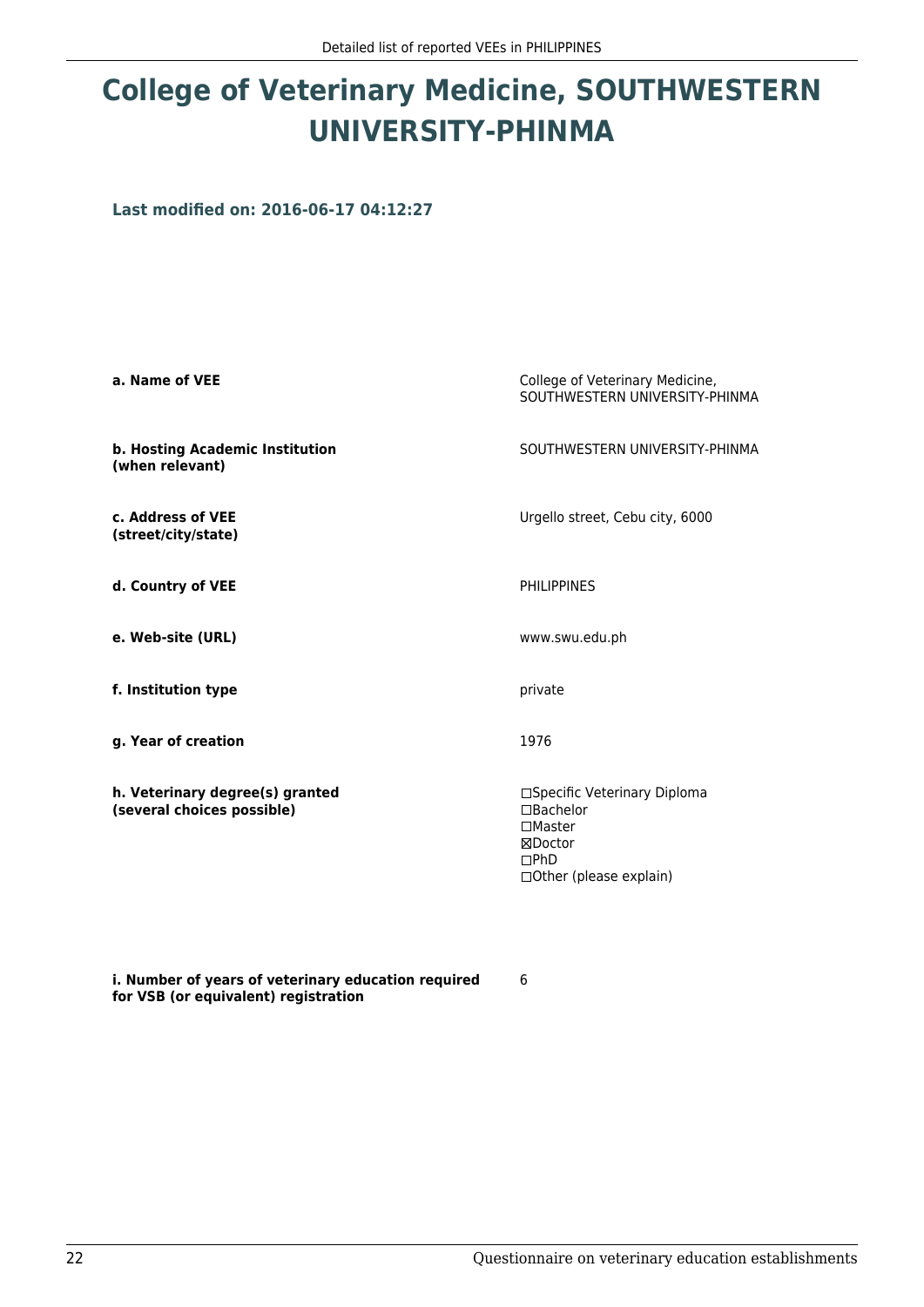|                                                                                                   | 1st Year                                                                                                                                                              | 51-100                                                                                      |
|---------------------------------------------------------------------------------------------------|-----------------------------------------------------------------------------------------------------------------------------------------------------------------------|---------------------------------------------------------------------------------------------|
|                                                                                                   | 2d Year                                                                                                                                                               | $0 - 50$                                                                                    |
|                                                                                                   | 3d Year                                                                                                                                                               | $0 - 50$                                                                                    |
|                                                                                                   | 4th Year                                                                                                                                                              | $0 - 50$                                                                                    |
|                                                                                                   | 5th Year                                                                                                                                                              | $0 - 50$                                                                                    |
|                                                                                                   | 6th Year                                                                                                                                                              | $0 - 50$                                                                                    |
|                                                                                                   | 7th Year                                                                                                                                                              |                                                                                             |
| k. Average number of veterinary graduates per year<br>from the establishment                      | $0 - 50$                                                                                                                                                              |                                                                                             |
| I. Minimum education required for admission to the<br>establishment<br>(several choices possible) | □High School University Entrance<br>Qualification<br>□Pre-Veterinary Science Diploma<br>⊠Pre-Veterinary Science Degree<br>⊠Other specific VEE entrance qualifications |                                                                                             |
| m. Is there a selection procedure at<br>(several choices possible)                                | ⊠National level<br>$\Box$ State level<br>⊠Establishment level                                                                                                         |                                                                                             |
| n. National accreditation/certification/approval                                                  | Yes                                                                                                                                                                   |                                                                                             |
|                                                                                                   | <b>Accrediting agency:</b>                                                                                                                                            |                                                                                             |
|                                                                                                   | <b>Name of the Agency</b>                                                                                                                                             | <b>COMMISSION</b><br>ON HIGHER<br><b>EDUCATION -</b><br><b>TPAE</b>                         |
|                                                                                                   | <b>Address of the</b><br><b>Agency</b>                                                                                                                                | <b>CHED</b><br>building, CP<br>Garcia<br>Avenue.<br>Diliman,<br>Quezon City,<br>Philippines |
|                                                                                                   | Country of the<br><b>Agency</b>                                                                                                                                       | <b>PHILIPPINES</b>                                                                          |
|                                                                                                   | Date granted (yyyy-<br>mm-dd)                                                                                                                                         | 2011-07-27                                                                                  |
|                                                                                                   | <b>Period of validity</b><br>(years)                                                                                                                                  | 5                                                                                           |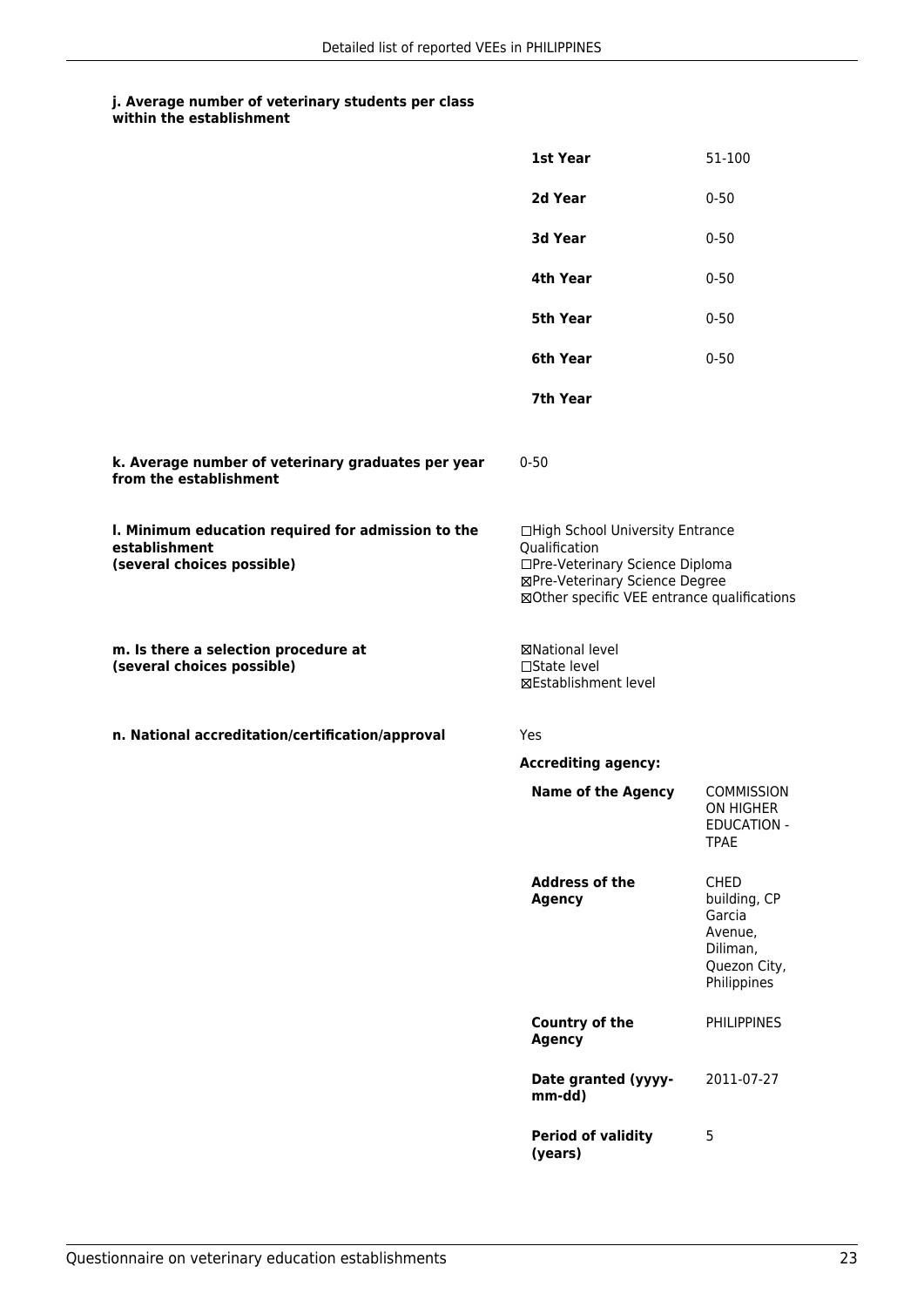**o. Regional accreditation/certification/approval** No

No

**p. Any form of other international accreditation/certification/approval?**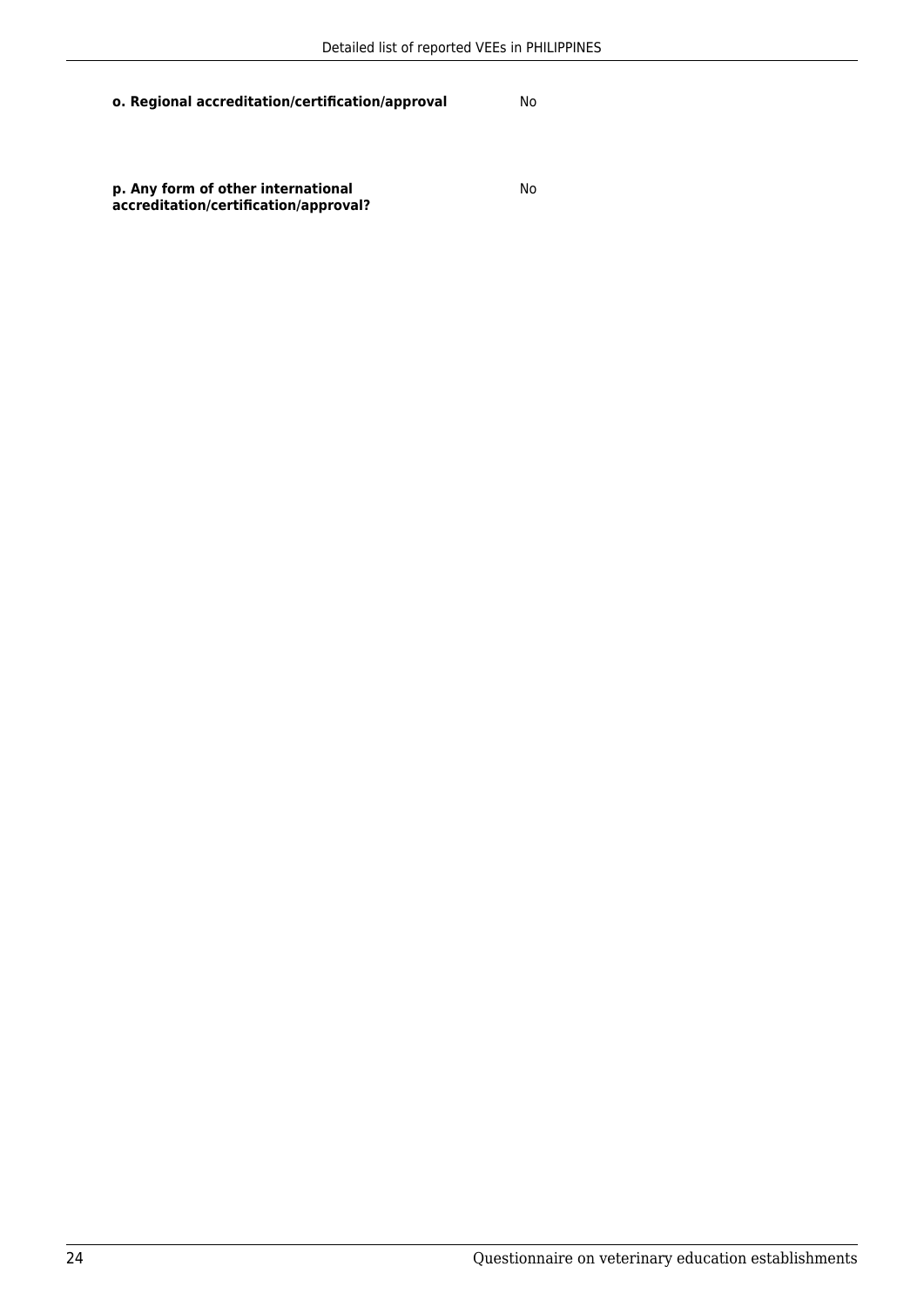## **College of Veterinary Medicine, Tarlac Agricultural University**

**Last modified on: 2016-06-04 01:05:37**

| a. Name of VEE                                                | College of Veterinary Medicine, Tarlac<br><b>Agricultural University</b>                                                    |
|---------------------------------------------------------------|-----------------------------------------------------------------------------------------------------------------------------|
| b. Hosting Academic Institution<br>(when relevant)            | <b>Tarlac Agricultural University</b>                                                                                       |
| c. Address of VEE<br>(street/city/state)                      | Camiling, Tarlac                                                                                                            |
| d. Country of VEE                                             | <b>PHILIPPINES</b>                                                                                                          |
| e. Web-site (URL)                                             | www.tau.edu.ph                                                                                                              |
| f. Institution type                                           | public                                                                                                                      |
| g. Year of creation                                           | 1993                                                                                                                        |
| h. Veterinary degree(s) granted<br>(several choices possible) | □Specific Veterinary Diploma<br>⊠Bachelor<br>$\square$ Master<br>$\square$ Doctor<br>$\Box$ PhD<br>□ Other (please explain) |

**i. Number of years of veterinary education required for VSB (or equivalent) registration**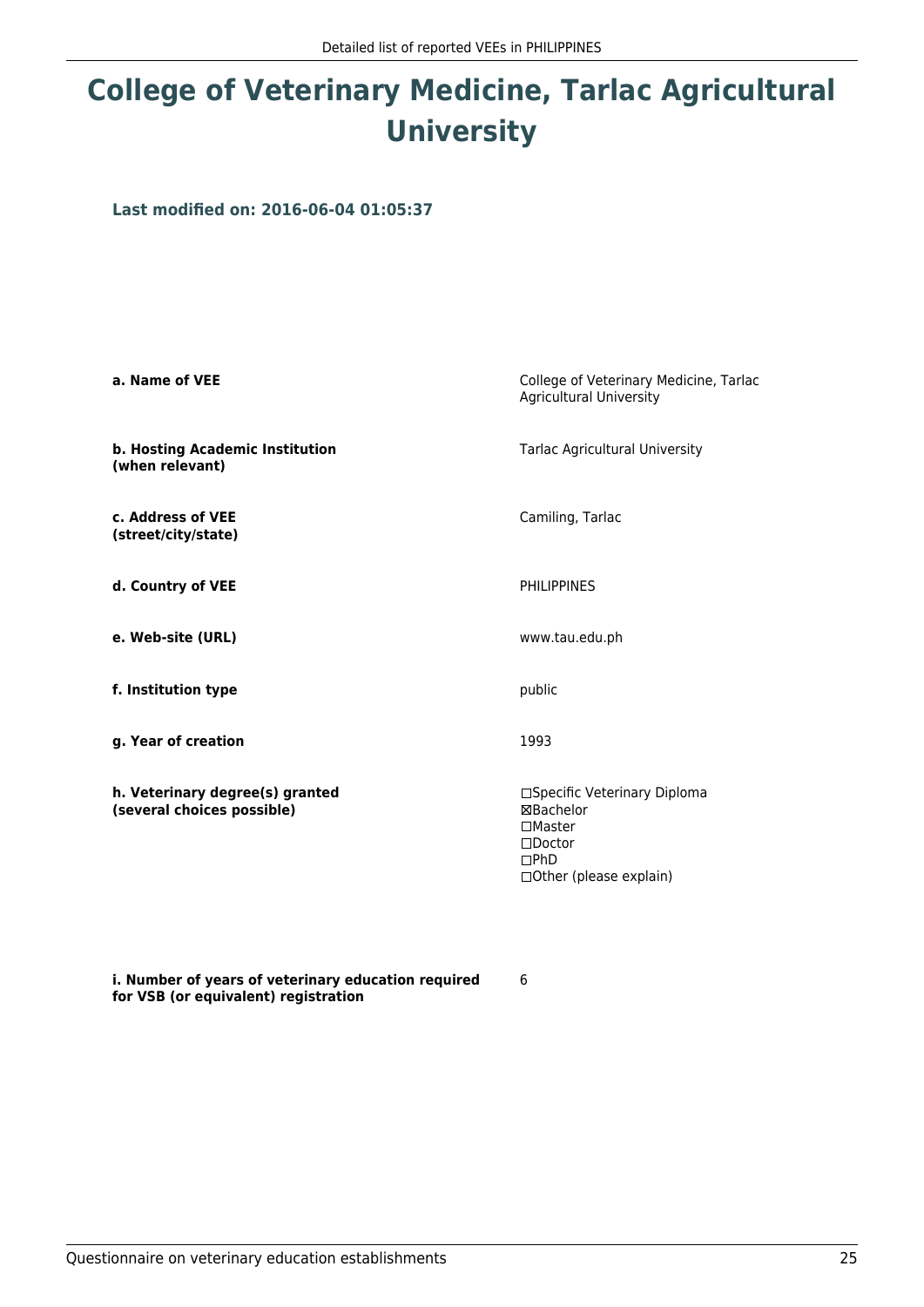|                                                                                                   | 1st Year                                                                                                                                                              | 51-100                                                                                        |
|---------------------------------------------------------------------------------------------------|-----------------------------------------------------------------------------------------------------------------------------------------------------------------------|-----------------------------------------------------------------------------------------------|
|                                                                                                   | 2d Year                                                                                                                                                               | 51-100                                                                                        |
|                                                                                                   | 3d Year                                                                                                                                                               | $0 - 50$                                                                                      |
|                                                                                                   | 4th Year                                                                                                                                                              | $0 - 50$                                                                                      |
|                                                                                                   | 5th Year                                                                                                                                                              | $0 - 50$                                                                                      |
|                                                                                                   | 6th Year                                                                                                                                                              | $0 - 50$                                                                                      |
|                                                                                                   | 7th Year                                                                                                                                                              |                                                                                               |
| k. Average number of veterinary graduates per year<br>from the establishment                      | $0 - 50$                                                                                                                                                              |                                                                                               |
| I. Minimum education required for admission to the<br>establishment<br>(several choices possible) | ⊠High School University Entrance<br>Qualification<br>□Pre-Veterinary Science Diploma<br>□Pre-Veterinary Science Degree<br>□Other specific VEE entrance qualifications |                                                                                               |
| m. Is there a selection procedure at<br>(several choices possible)                                | ⊠National level<br>$\Box$ State level<br>⊠Establishment level                                                                                                         |                                                                                               |
| n. National accreditation/certification/approval                                                  | Yes                                                                                                                                                                   |                                                                                               |
|                                                                                                   | <b>Accrediting agency:</b>                                                                                                                                            |                                                                                               |
|                                                                                                   | <b>Name of the Agency</b>                                                                                                                                             | Accreditating<br>Agency of<br>Chartered<br>Colleges and<br>Universities of<br>the Philippines |
|                                                                                                   | <b>Address of the</b><br><b>Agency</b>                                                                                                                                | 812 Future<br>Point Plaza1,<br>112 Panay<br>Avenue,<br>Quezon City                            |
|                                                                                                   | Country of the<br><b>Agency</b>                                                                                                                                       | Philippines                                                                                   |
|                                                                                                   | Date granted (yyyy-<br>mm-dd)                                                                                                                                         | 2015-10-18                                                                                    |
|                                                                                                   | <b>Period of validity</b><br>(years)                                                                                                                                  | 3                                                                                             |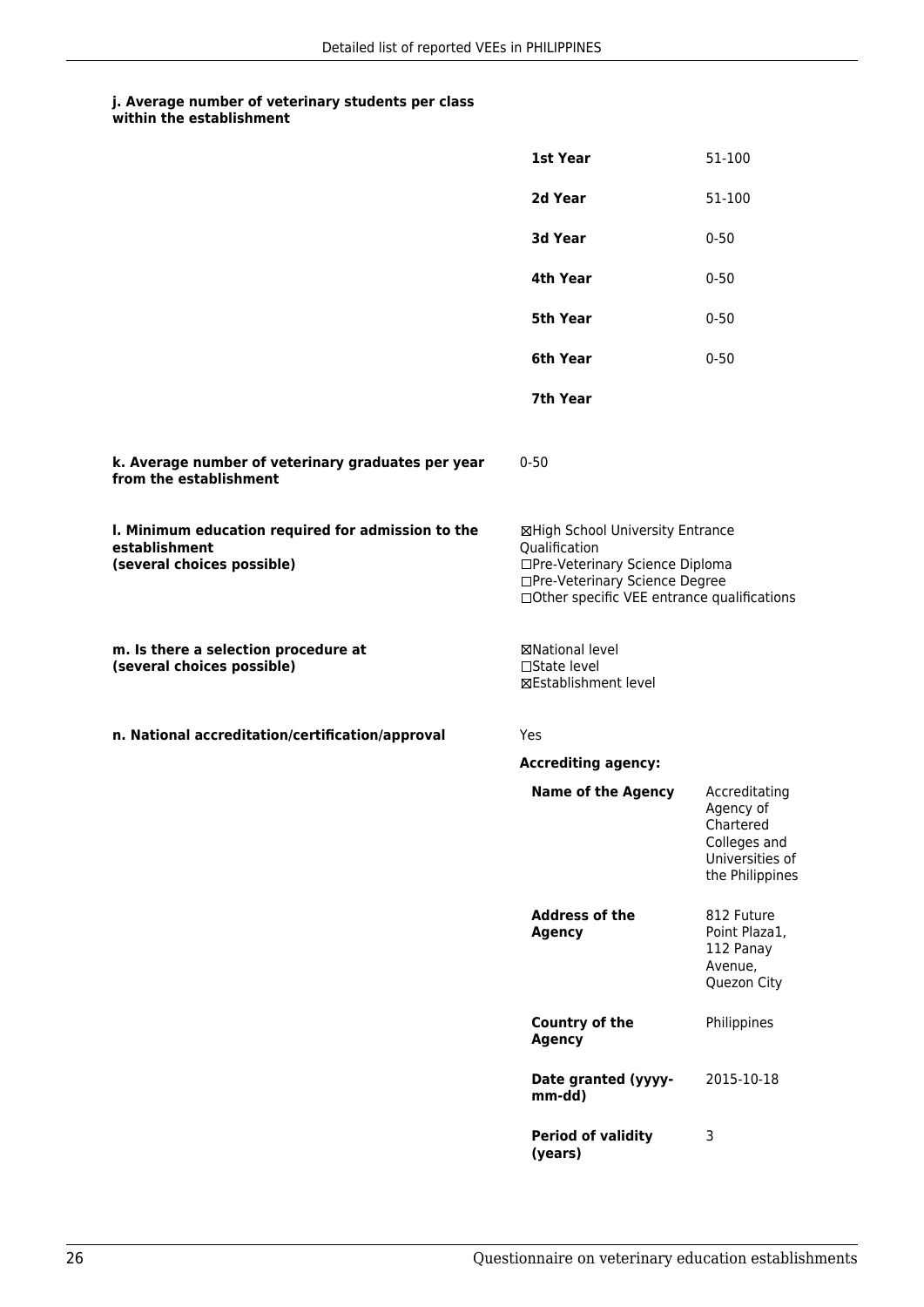| o. Regional accreditation/certification/approval                            | No.                                                                                                          |
|-----------------------------------------------------------------------------|--------------------------------------------------------------------------------------------------------------|
| p. Any form of other international<br>accreditation/certification/approval? | Yes                                                                                                          |
| If yes, please provide a brief description.                                 | Member, Asian Association of Veterinary Schools<br>Member, South East Asia Veterinary Schools<br>Association |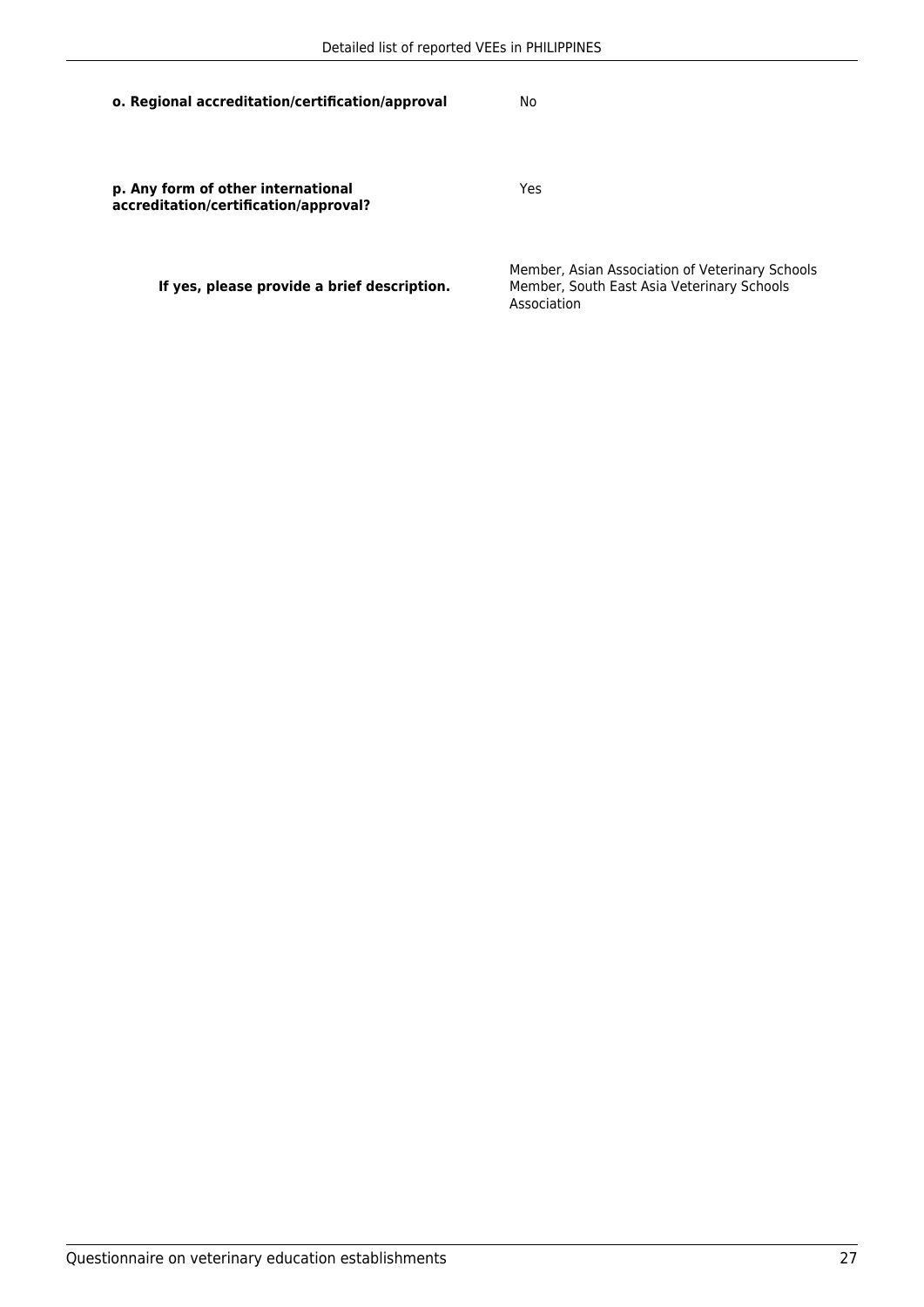## **College of Veterinary Medicine, University of Eastern Philippines**

**Last modified on: 2016-06-08 10:07:55**

| a. Name of VEE                                                | College of Veterinary Medicine, University of<br>Eastern Philippines                                               |
|---------------------------------------------------------------|--------------------------------------------------------------------------------------------------------------------|
| b. Hosting Academic Institution<br>(when relevant)            | University of Eastern Philippines                                                                                  |
| c. Address of VEE<br>(street/city/state)                      | University of eastern Philippines, Catarman<br>Northern Samar                                                      |
| d. Country of VEE                                             | <b>PHILIPPINES</b>                                                                                                 |
| e. Web-site (URL)                                             | www.uep.edu.ph                                                                                                     |
| f. Institution type                                           | public                                                                                                             |
| g. Year of creation                                           | 1961                                                                                                               |
| h. Veterinary degree(s) granted<br>(several choices possible) | □Specific Veterinary Diploma<br>$\Box$ Bachelor<br>$\square$ Master<br>⊠Doctor<br>DPhD<br>□ Other (please explain) |

**i. Number of years of veterinary education required for VSB (or equivalent) registration**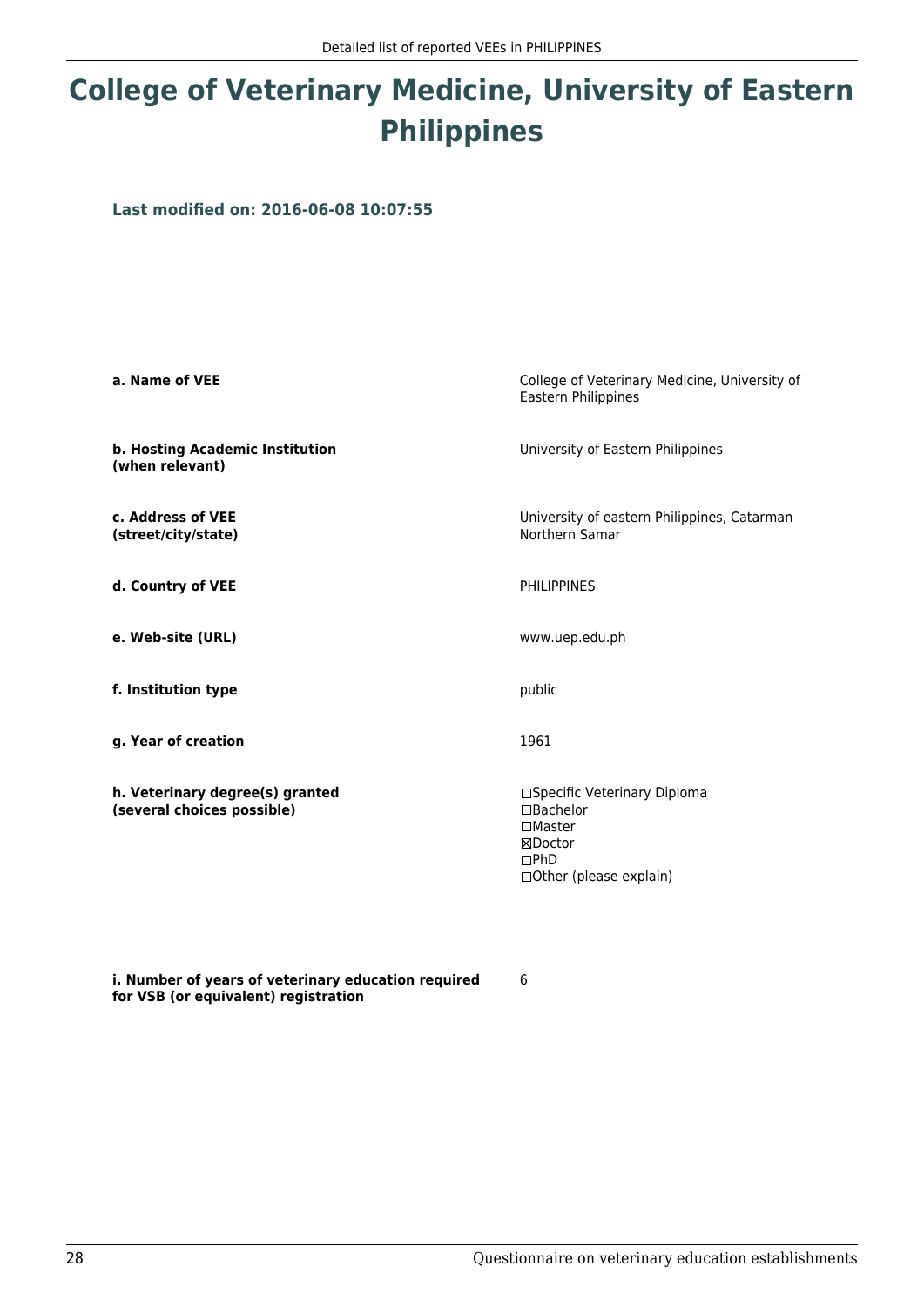|                                                                                                   | 1st Year                                                                                                                                                              | 51-100                    |
|---------------------------------------------------------------------------------------------------|-----------------------------------------------------------------------------------------------------------------------------------------------------------------------|---------------------------|
|                                                                                                   | 2d Year                                                                                                                                                               | $0 - 50$                  |
|                                                                                                   | 3d Year                                                                                                                                                               | $0 - 50$                  |
|                                                                                                   | 4th Year                                                                                                                                                              | $0 - 50$                  |
|                                                                                                   | 5th Year                                                                                                                                                              | $0 - 50$                  |
|                                                                                                   | 6th Year                                                                                                                                                              | $0 - 50$                  |
|                                                                                                   | 7th Year                                                                                                                                                              |                           |
| k. Average number of veterinary graduates per year<br>from the establishment                      | $0 - 50$                                                                                                                                                              |                           |
| I. Minimum education required for admission to the<br>establishment<br>(several choices possible) | ⊠High School University Entrance<br>Qualification<br>□Pre-Veterinary Science Diploma<br>□Pre-Veterinary Science Degree<br>□Other specific VEE entrance qualifications |                           |
| m. Is there a selection procedure at<br>(several choices possible)                                | □National level<br>□State level<br>□Establishment level                                                                                                               |                           |
| n. National accreditation/certification/approval                                                  | Yes                                                                                                                                                                   |                           |
|                                                                                                   | <b>Accrediting agency:</b>                                                                                                                                            |                           |
|                                                                                                   | <b>Name of the Agency</b>                                                                                                                                             | AACCUP;<br><b>TVAE-VE</b> |
|                                                                                                   | <b>Address of the</b><br><b>Agency</b>                                                                                                                                | <b>QUEZON CITY</b>        |
|                                                                                                   | <b>Country of the</b><br><b>Agency</b>                                                                                                                                | <b>PHILIPPINES</b>        |
|                                                                                                   | Date granted (yyyy-<br>mm-dd)                                                                                                                                         | 2014-08-14                |
|                                                                                                   | <b>Period of validity</b><br>(years)                                                                                                                                  | 3                         |
| o. Regional accreditation/certification/approval                                                  | No                                                                                                                                                                    |                           |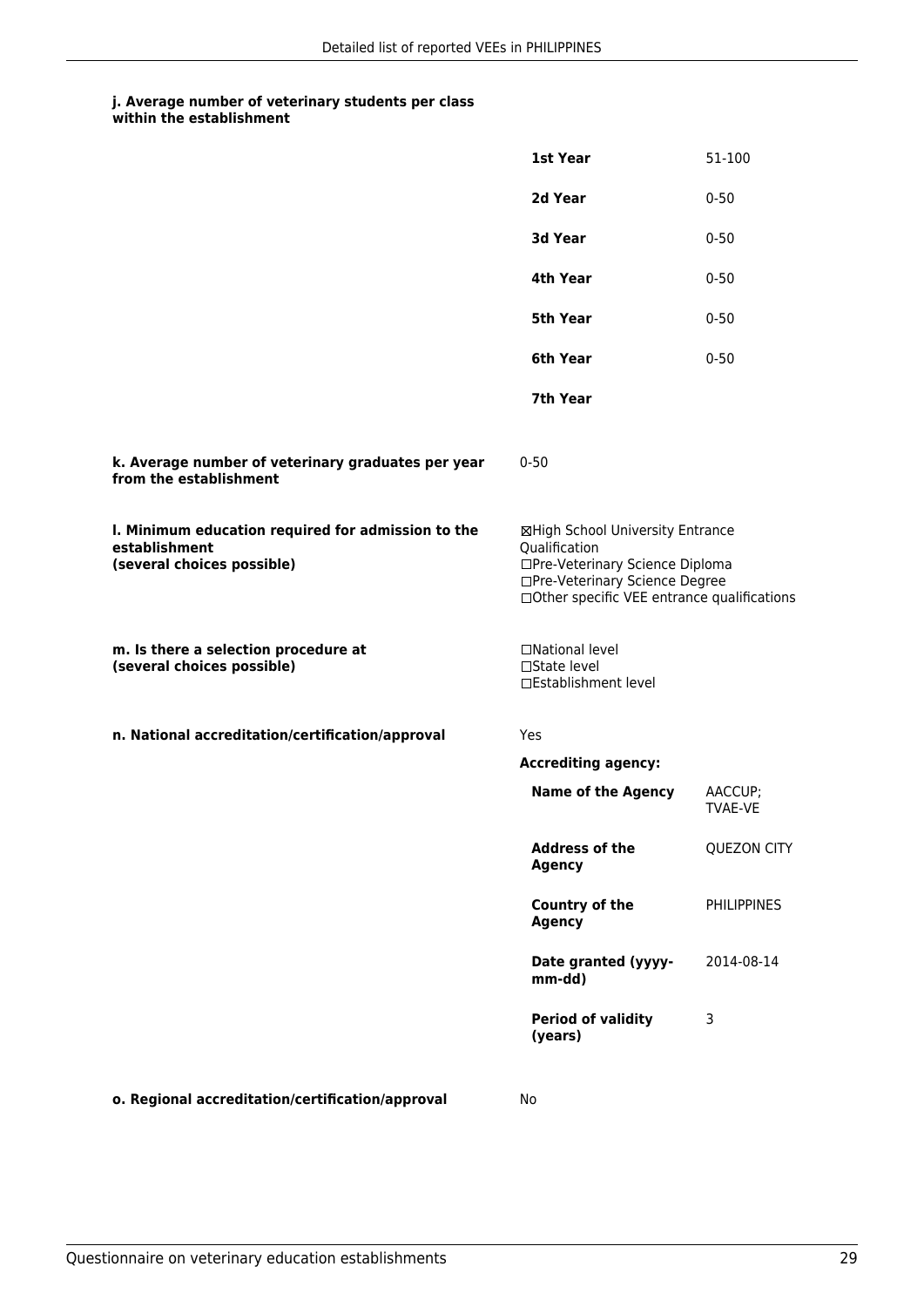**p. Any form of other international accreditation/certification/approval?**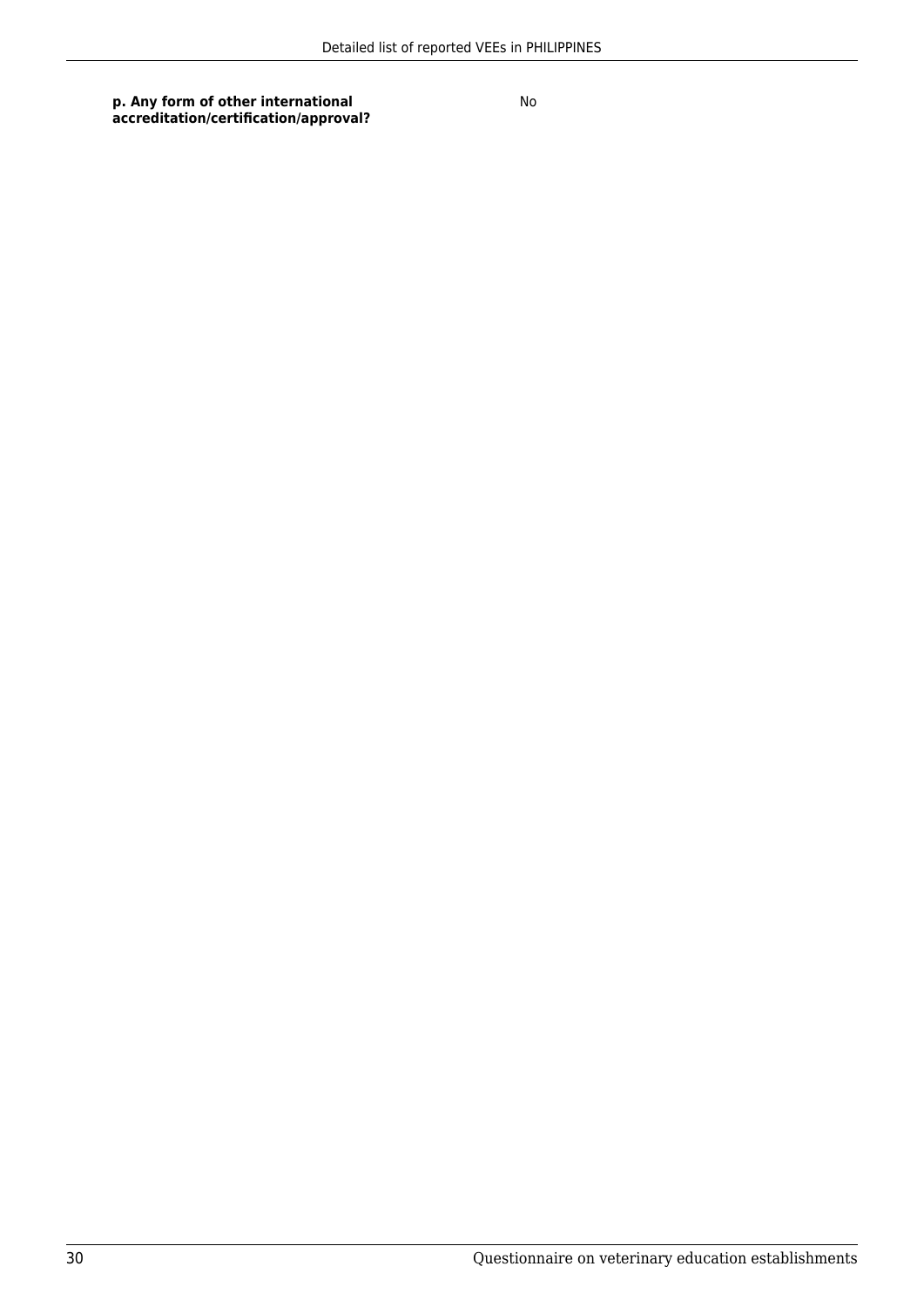# **College of Veterinary Medicine, University of the Philippines Los Baños**

**Last modified on: 2016-06-08 15:15:52**

| a. Name of VEE                                                | College of Veterinary Medicine, University of<br>the Philippines Los Baños                                      |
|---------------------------------------------------------------|-----------------------------------------------------------------------------------------------------------------|
| b. Hosting Academic Institution<br>(when relevant)            | University of the Philippines Los Baños                                                                         |
| c. Address of VEE<br>(street/city/state)                      | University of the Philippines Los Baños<br>College, Los Baños, Laguna                                           |
| d. Country of VEE                                             | <b>PHILIPPINES</b>                                                                                              |
| e. Web-site (URL)                                             | http://www.uplb.edu.ph/cvm                                                                                      |
| f. Institution type                                           | public                                                                                                          |
| g. Year of creation                                           | 1908                                                                                                            |
| h. Veterinary degree(s) granted<br>(several choices possible) | □Specific Veterinary Diploma<br>$\Box$ Bachelor<br>⊠Master<br>⊠Doctor<br>$\Box$ PhD<br>□ Other (please explain) |

**i. Number of years of veterinary education required for VSB (or equivalent) registration**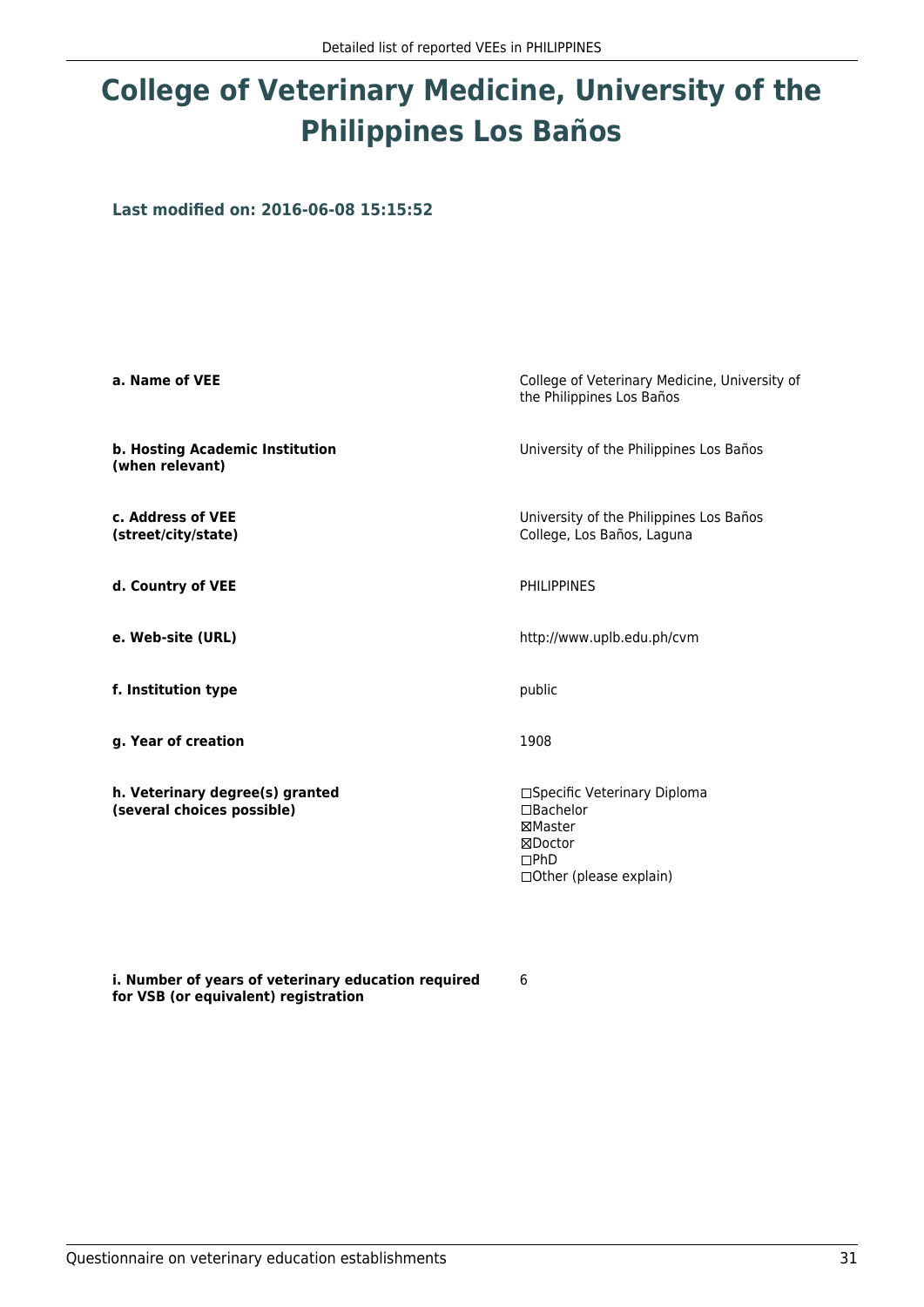|                                                                                                   | 1st Year                                                                                                                                                              | 151-200                                                                                                                                    |
|---------------------------------------------------------------------------------------------------|-----------------------------------------------------------------------------------------------------------------------------------------------------------------------|--------------------------------------------------------------------------------------------------------------------------------------------|
|                                                                                                   | 2d Year                                                                                                                                                               | 151-200                                                                                                                                    |
|                                                                                                   | 3d Year                                                                                                                                                               | 151-200                                                                                                                                    |
|                                                                                                   | 4th Year                                                                                                                                                              | 101-150                                                                                                                                    |
|                                                                                                   | 5th Year                                                                                                                                                              | 51-100                                                                                                                                     |
|                                                                                                   | 6th Year                                                                                                                                                              | $0 - 50$                                                                                                                                   |
|                                                                                                   | 7th Year                                                                                                                                                              |                                                                                                                                            |
| k. Average number of veterinary graduates per year<br>from the establishment                      | $0 - 50$                                                                                                                                                              |                                                                                                                                            |
| I. Minimum education required for admission to the<br>establishment<br>(several choices possible) | ⊠High School University Entrance<br>Qualification<br>□Pre-Veterinary Science Diploma<br>□Pre-Veterinary Science Degree<br>□Other specific VEE entrance qualifications |                                                                                                                                            |
| m. Is there a selection procedure at<br>(several choices possible)                                | ⊠National level<br>$\Box$ State level<br>⊠Establishment level                                                                                                         |                                                                                                                                            |
| n. National accreditation/certification/approval                                                  | Yes                                                                                                                                                                   |                                                                                                                                            |
|                                                                                                   | <b>Accrediting agency:</b>                                                                                                                                            |                                                                                                                                            |
|                                                                                                   | <b>Name of the Agency</b>                                                                                                                                             | Commission<br>on Higher<br>Education                                                                                                       |
|                                                                                                   | <b>Address of the</b><br><b>Agency</b>                                                                                                                                | Higher<br>Education<br>Development<br>Center (HEDC)<br>Building C.P.<br>Garcia<br>Avenue, UP<br>Campus,<br>Diliman,<br>Quezon City<br>1101 |
|                                                                                                   | Country of the<br><b>Agency</b>                                                                                                                                       | <b>PHILIPPINES</b>                                                                                                                         |
|                                                                                                   | Date granted (yyyy-<br>mm-dd)                                                                                                                                         | 2016-01-01                                                                                                                                 |
|                                                                                                   | <b>Period of validity</b><br>(years)                                                                                                                                  | 3                                                                                                                                          |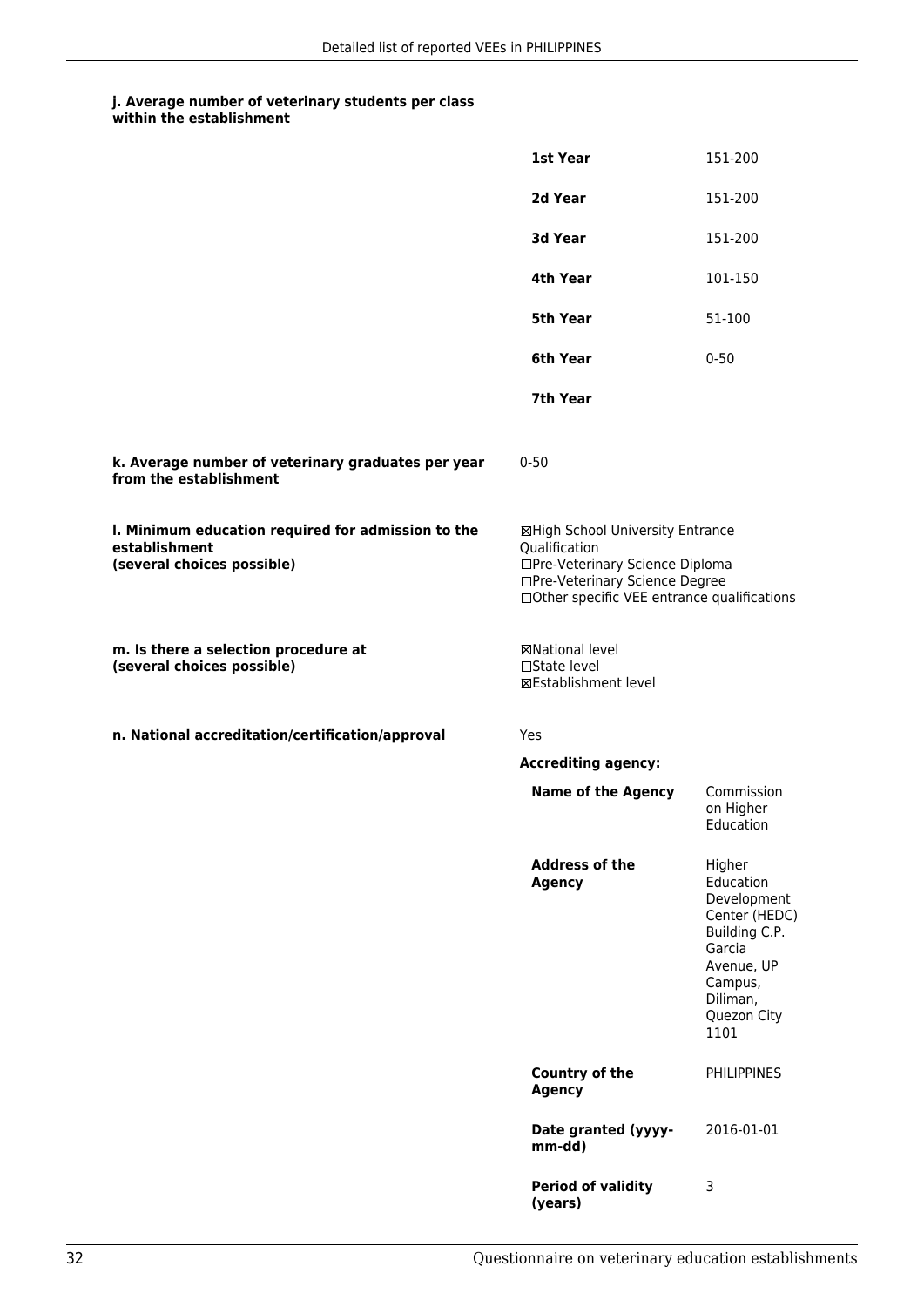**o. Regional accreditation/certification/approval** No

**p. Any form of other international accreditation/certification/approval?**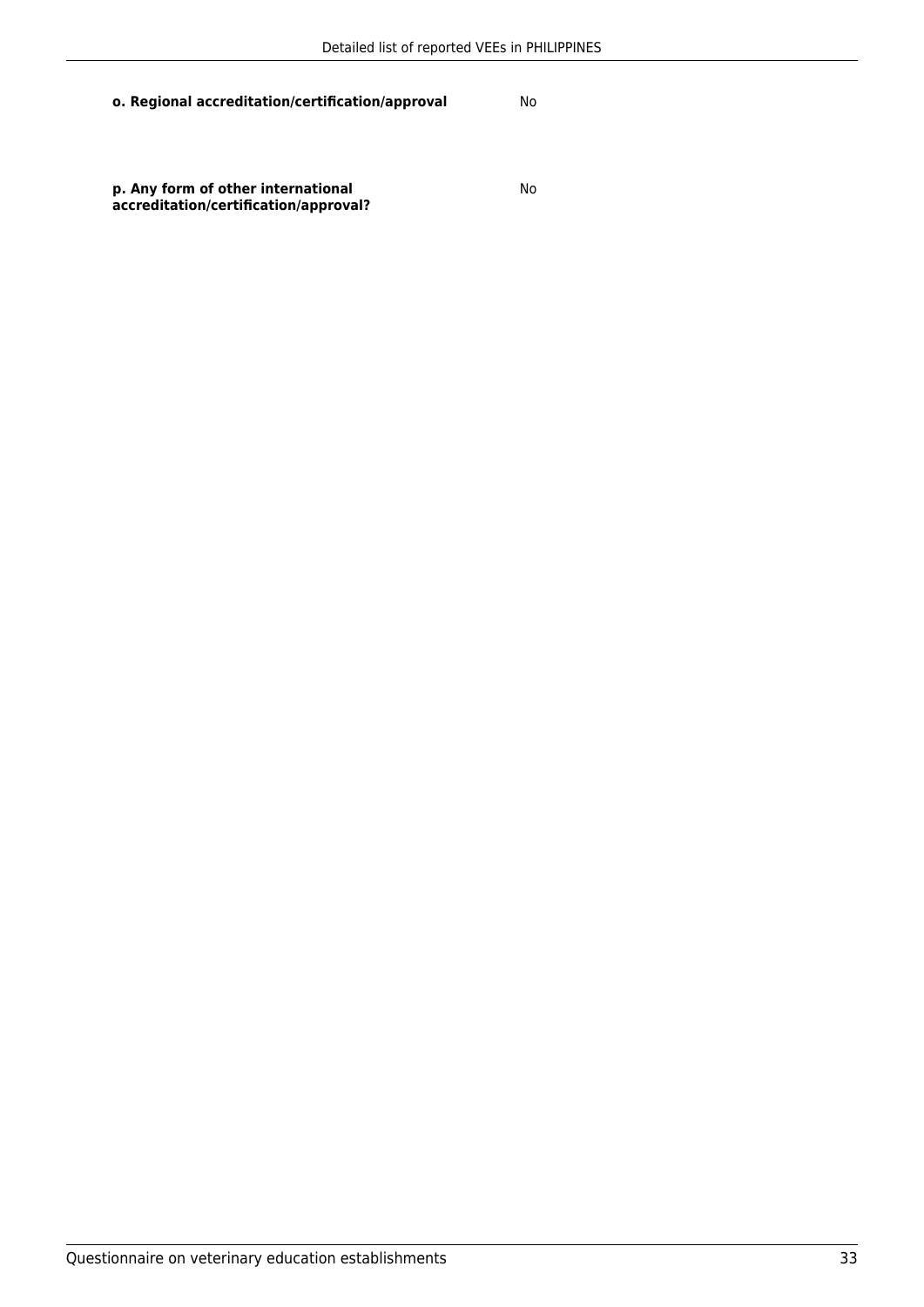## **College of Veterinary Medicine, Virgen Milagrosa**

#### **Last modified on: 2016-06-28 03:31:45**

| a. Name of VEE                                                | College of Veterinary Medicine, Virgen<br>Milagrosa                                                                   |
|---------------------------------------------------------------|-----------------------------------------------------------------------------------------------------------------------|
| b. Hosting Academic Institution<br>(when relevant)            | Virgen Milagrosa University Foundation                                                                                |
| c. Address of VEE<br>(street/city/state)                      | Martin Posadas Avenue San Carlos City,<br>Pangasinan, 2420                                                            |
| d. Country of VEE                                             | <b>PHILIPPINES</b>                                                                                                    |
| e. Web-site (URL)                                             | www.vmuf.edu.ph                                                                                                       |
| f. Institution type                                           | private                                                                                                               |
| g. Year of creation                                           | 1972                                                                                                                  |
| h. Veterinary degree(s) granted<br>(several choices possible) | □Specific Veterinary Diploma<br>$\Box$ Bachelor<br>$\Box$ Master<br>⊠Doctor<br>$\Box$ PhD<br>□ Other (please explain) |

**i. Number of years of veterinary education required for VSB (or equivalent) registration**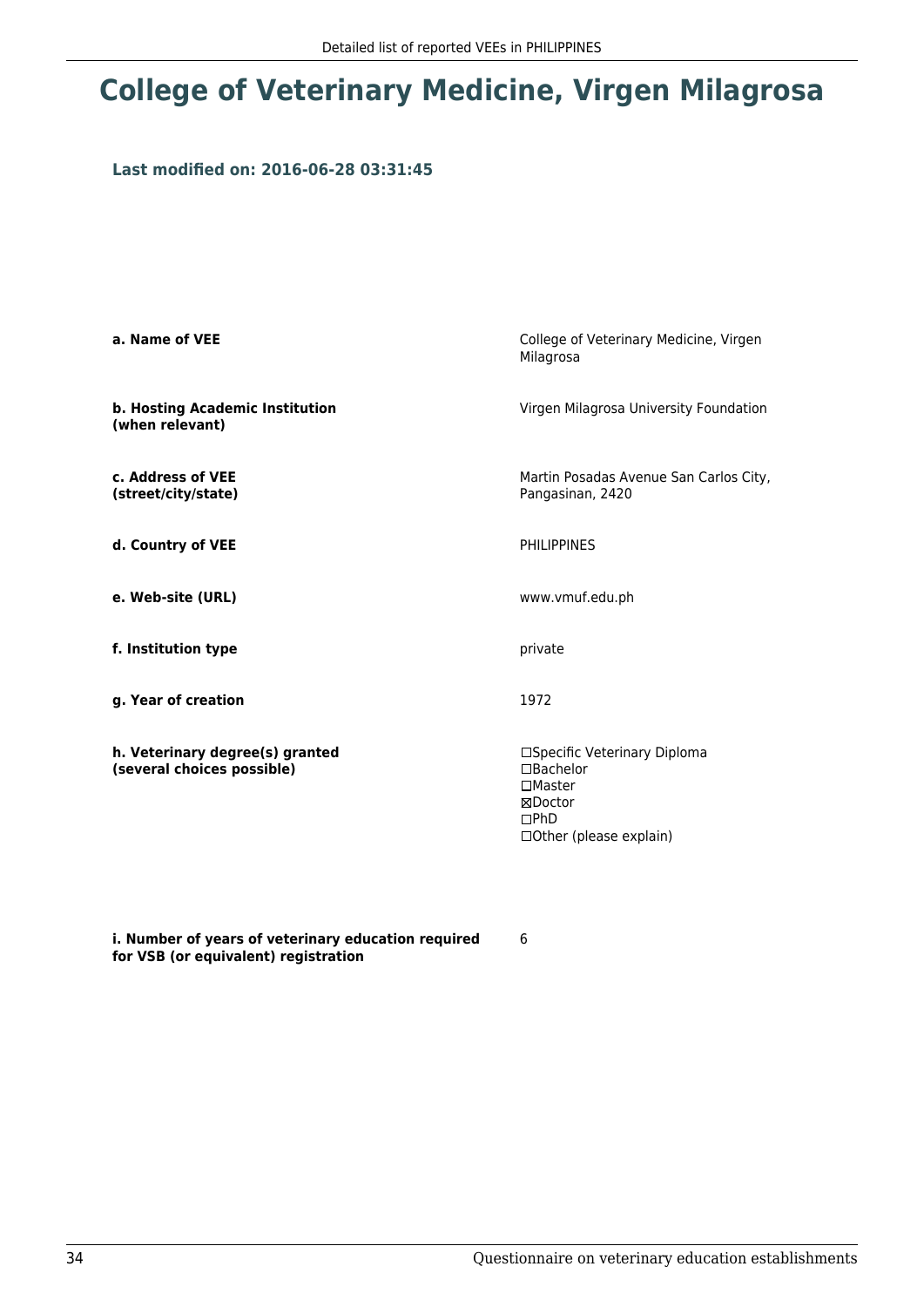| within the establishment |
|--------------------------|
|                          |

|                                                                                                   | 1st Year                                                                                                                                                              | $0 - 50$ |
|---------------------------------------------------------------------------------------------------|-----------------------------------------------------------------------------------------------------------------------------------------------------------------------|----------|
|                                                                                                   | 2d Year                                                                                                                                                               | $0 - 50$ |
|                                                                                                   | 3d Year                                                                                                                                                               | $0 - 50$ |
|                                                                                                   | 4th Year                                                                                                                                                              | $0 - 50$ |
|                                                                                                   | 5th Year                                                                                                                                                              | $0 - 50$ |
|                                                                                                   | 6th Year                                                                                                                                                              | $0 - 50$ |
|                                                                                                   | 7th Year                                                                                                                                                              |          |
| k. Average number of veterinary graduates per year<br>from the establishment                      | $0 - 50$                                                                                                                                                              |          |
| I. Minimum education required for admission to the<br>establishment<br>(several choices possible) | ⊠High School University Entrance<br>Qualification<br>□Pre-Veterinary Science Diploma<br>□Pre-Veterinary Science Degree<br>□Other specific VEE entrance qualifications |          |
| m. Is there a selection procedure at<br>(several choices possible)                                | ⊠National level<br>$\Box$ State level<br><b>⊠Establishment level</b>                                                                                                  |          |
| n. National accreditation/certification/approval                                                  | No                                                                                                                                                                    |          |
| o. Regional accreditation/certification/approval                                                  | No                                                                                                                                                                    |          |
| p. Any form of other international<br>accreditation/certification/approval?                       | No                                                                                                                                                                    |          |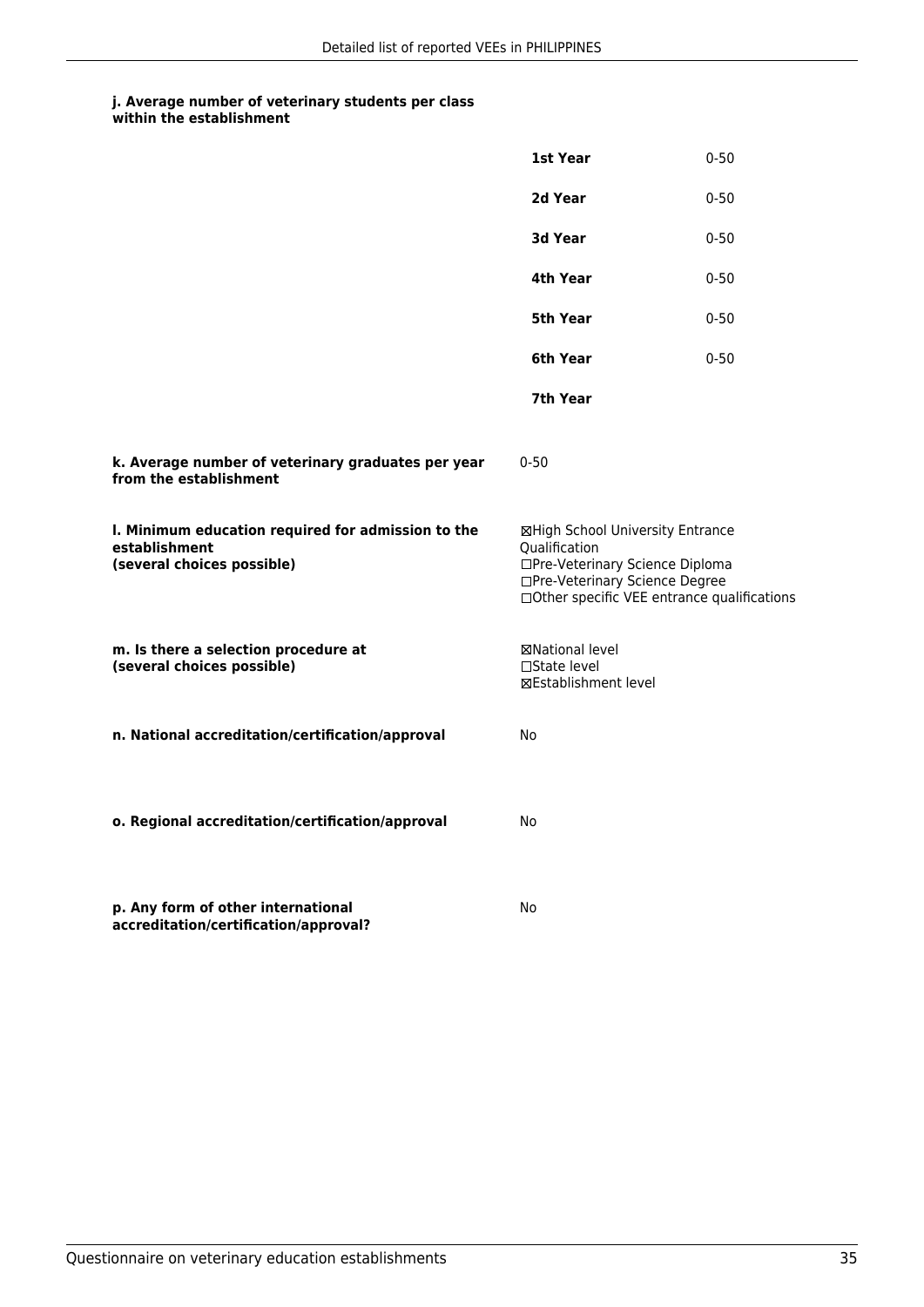# **College of Veterinary Science and Medicine, Central Luzon State University**

**Last modified on: 2015-01-21 07:18:55**

| a. Name of VEE                                                | College of Veterinary Science and Medicine,<br>Central Luzon State University                                  |
|---------------------------------------------------------------|----------------------------------------------------------------------------------------------------------------|
| b. Hosting Academic Institution<br>(when relevant)            | Central Luzon State University                                                                                 |
| c. Address of VEE<br>(street/city/state)                      | Central Luzon State University Science City of<br>Munoz, Nueva Ecija                                           |
| d. Country of VEE                                             | <b>PHILIPPINES</b>                                                                                             |
| e. Web-site (URL)                                             | www.clsucvsm.edu.ph                                                                                            |
| f. Institution type                                           | public                                                                                                         |
| g. Year of creation                                           | 1978                                                                                                           |
| h. Veterinary degree(s) granted<br>(several choices possible) | □Specific Veterinary Diploma<br>$\Box$ Bachelor<br>□Master<br>⊠Doctor<br>$\Box$ PhD<br>⊠Other (please explain) |
|                                                               | Bachelor of Science in Animal Husbandry<br>(BSAH)                                                              |
| i. Number of years of veterinary education required           | 6                                                                                                              |

**for VSB (or equivalent) registration**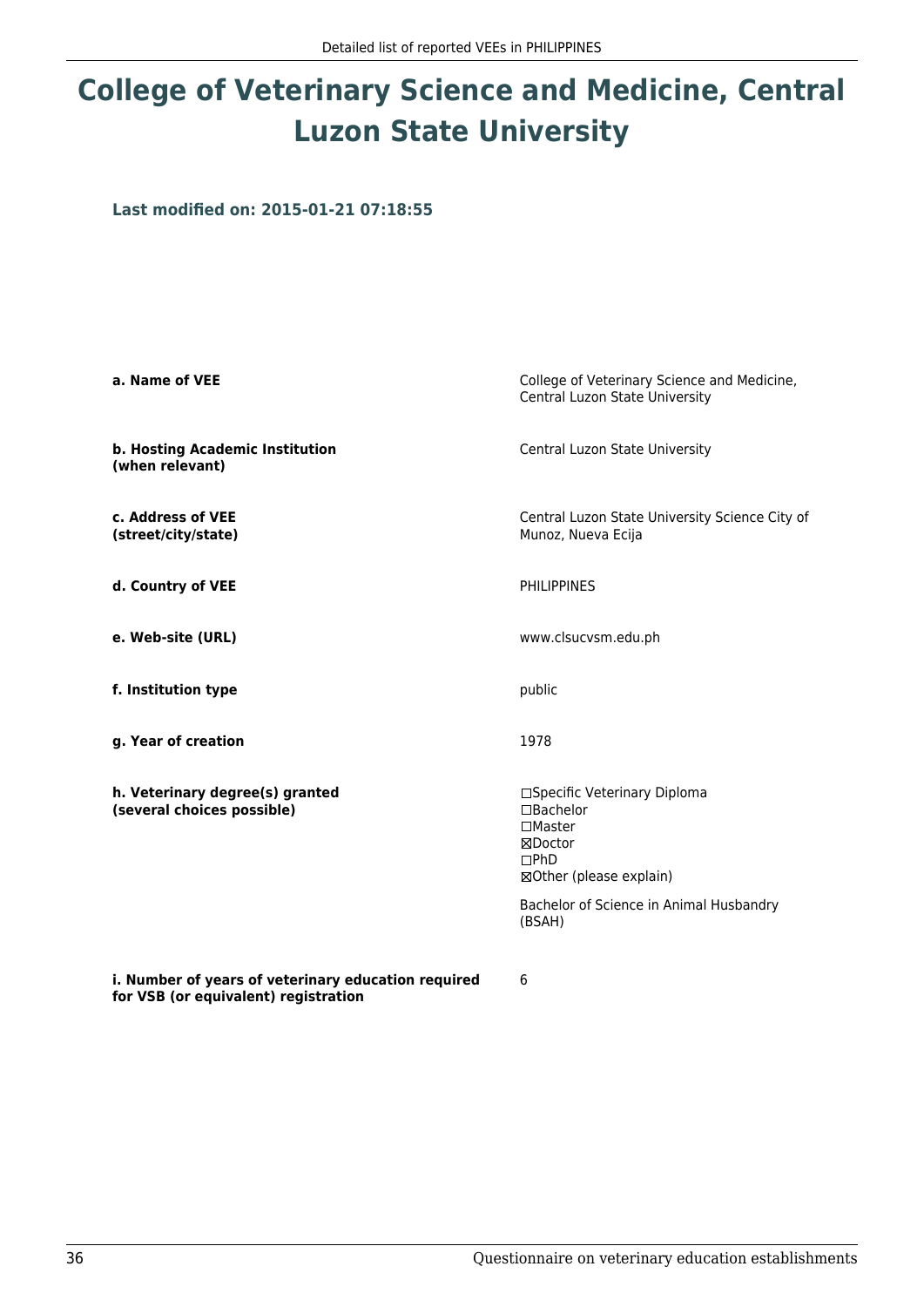| within the establishment |
|--------------------------|
|                          |

|                                                                                                   | 1st Year                                                                                                                                                              | 101-150 |
|---------------------------------------------------------------------------------------------------|-----------------------------------------------------------------------------------------------------------------------------------------------------------------------|---------|
|                                                                                                   | 2d Year                                                                                                                                                               | 51-100  |
|                                                                                                   | 3d Year                                                                                                                                                               | 51-100  |
|                                                                                                   | 4th Year                                                                                                                                                              | 51-100  |
|                                                                                                   | 5th Year                                                                                                                                                              | 51-100  |
|                                                                                                   | 6th Year                                                                                                                                                              | 51-100  |
|                                                                                                   | 7th Year                                                                                                                                                              |         |
| k. Average number of veterinary graduates per year<br>from the establishment                      | $0 - 50$                                                                                                                                                              |         |
| I. Minimum education required for admission to the<br>establishment<br>(several choices possible) | ⊠High School University Entrance<br>Qualification<br>□Pre-Veterinary Science Diploma<br>□Pre-Veterinary Science Degree<br>⊠Other specific VEE entrance qualifications |         |

**m. Is there a selection procedure at (several choices possible)**

National level  $\square$ State level Establishment level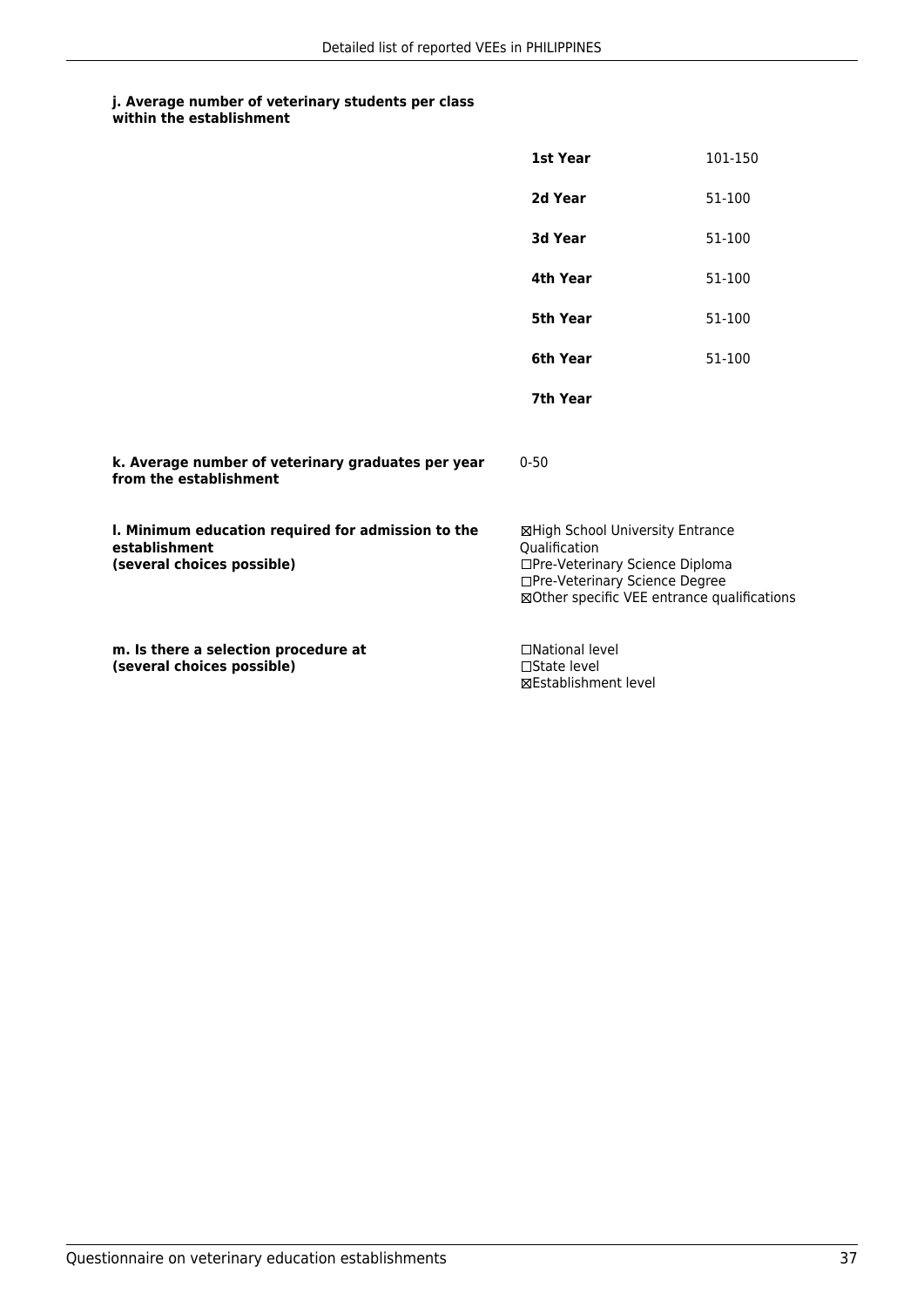| n. National accreditation/certification/approval                            | Yes                                                                              |                                                                                                                                                                                                   |
|-----------------------------------------------------------------------------|----------------------------------------------------------------------------------|---------------------------------------------------------------------------------------------------------------------------------------------------------------------------------------------------|
|                                                                             | <b>Accrediting agency:</b>                                                       |                                                                                                                                                                                                   |
|                                                                             | <b>Name of the Agency</b>                                                        | Accrediting<br>Agency for<br>Chartered<br>Colleges and<br>Universities in<br>the<br>Philippines;<br>Philippine<br>Commission<br>on Higher<br>Education                                            |
|                                                                             | <b>Address of the</b><br><b>Agency</b>                                           | AACCUP 111<br>Panay Avenue<br>South<br>Triangle,<br>Quezon City<br>Philippines<br>Commission<br>on Higher<br>Education C.P.<br>Garcia<br>Avenue, UP<br>Campus,<br>Diliman,<br>Quezon City<br>1101 |
|                                                                             | Country of the<br><b>Agency</b>                                                  | <b>PHILIPPINES</b>                                                                                                                                                                                |
|                                                                             | Date granted (yyyy-<br>mm-dd)                                                    | 2009-02-27                                                                                                                                                                                        |
|                                                                             | <b>Period of validity</b><br>(years)                                             | 6                                                                                                                                                                                                 |
| o. Regional accreditation/certification/approval                            | No                                                                               |                                                                                                                                                                                                   |
| p. Any form of other international<br>accreditation/certification/approval? | Yes                                                                              |                                                                                                                                                                                                   |
| If yes, please provide a brief description.                                 | Affiliate Member, Association of American<br>Veterinary Medical Colleges (AAVMC) |                                                                                                                                                                                                   |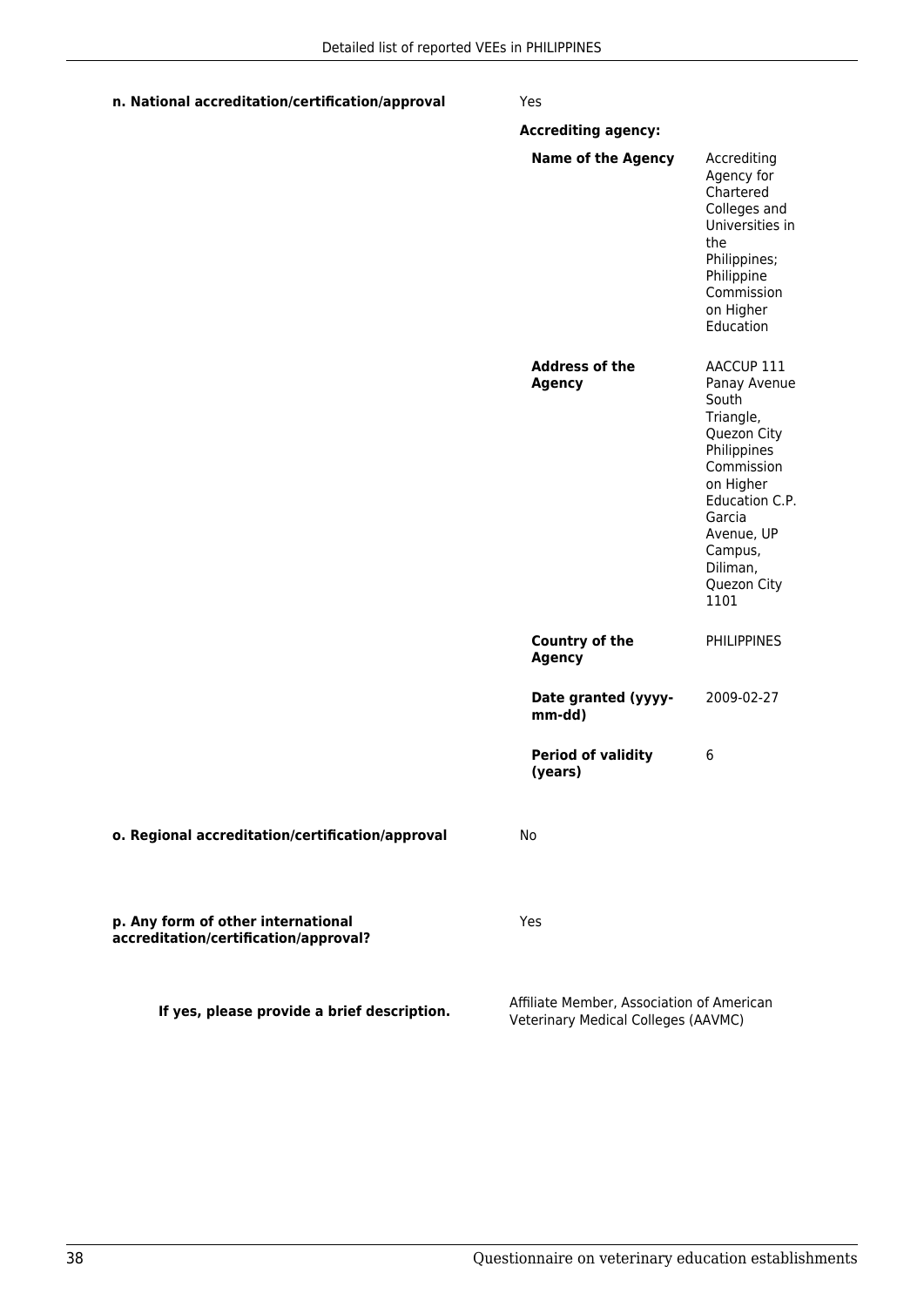## **School of Veterinary Medicine, Aklan State University**

**Last modified on: 2015-12-17 05:38:39**

| a. Name of VEE                                                | School of Veterinary Medicine, Aklan State<br>University                                                              |
|---------------------------------------------------------------|-----------------------------------------------------------------------------------------------------------------------|
| b. Hosting Academic Institution<br>(when relevant)            | Aklan State University                                                                                                |
| c. Address of VEE<br>(street/city/state)                      | Banga, Aklan                                                                                                          |
| d. Country of VEE                                             | <b>PHILIPPINES</b>                                                                                                    |
| e. Web-site (URL)                                             | www.asu.edu.gov.ph                                                                                                    |
| f. Institution type                                           | public                                                                                                                |
| g. Year of creation                                           | 1997                                                                                                                  |
| h. Veterinary degree(s) granted<br>(several choices possible) | □Specific Veterinary Diploma<br>$\square$ Bachelor<br>$\square$ Master<br>⊠Doctor<br>DPhD<br>□ Other (please explain) |

**i. Number of years of veterinary education required for VSB (or equivalent) registration**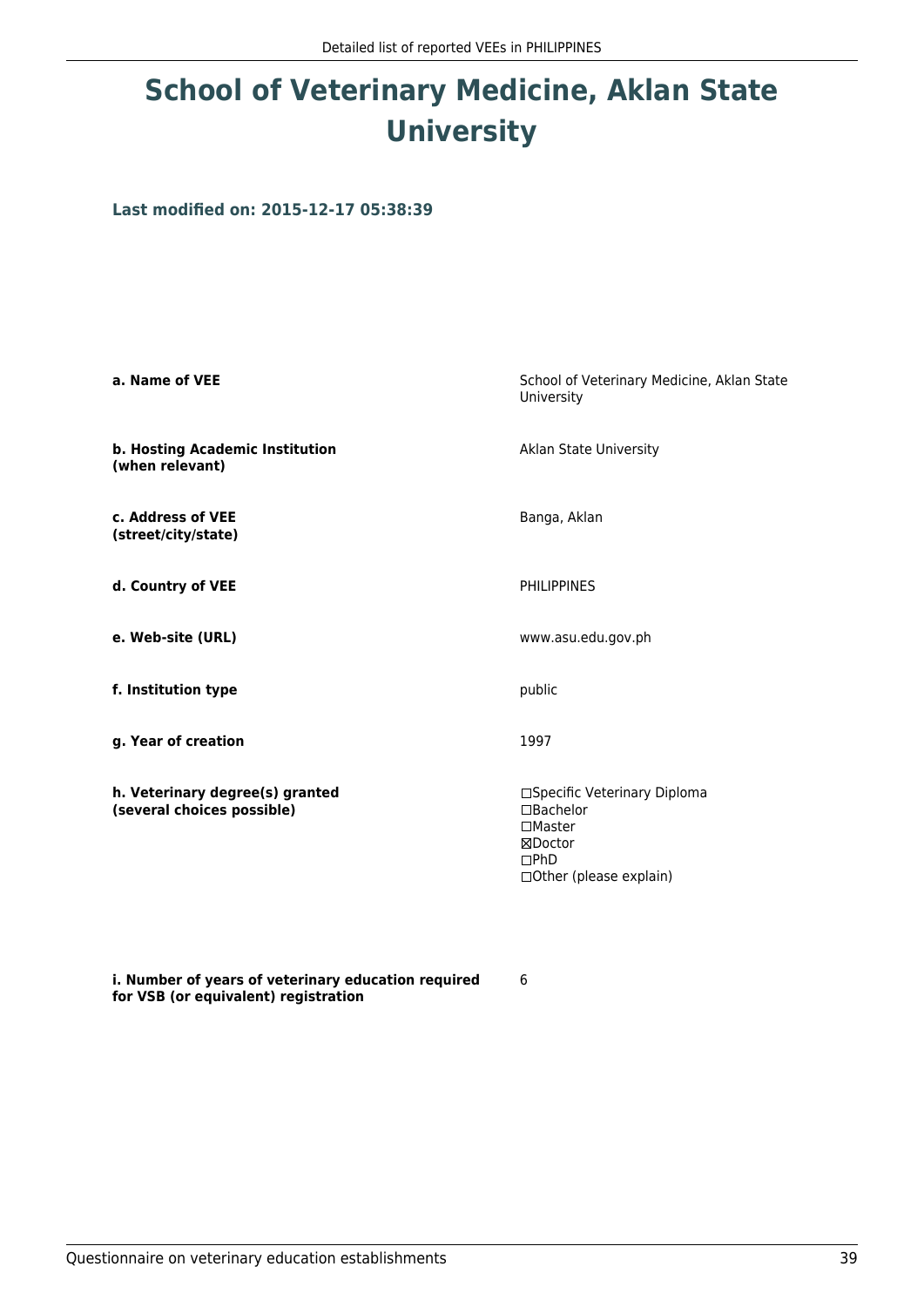|                                                                                                   | 1st Year                                                                                                                                                              | $0 - 50$                                                                                    |
|---------------------------------------------------------------------------------------------------|-----------------------------------------------------------------------------------------------------------------------------------------------------------------------|---------------------------------------------------------------------------------------------|
|                                                                                                   | 2d Year                                                                                                                                                               | $0 - 50$                                                                                    |
|                                                                                                   | 3d Year                                                                                                                                                               | $0 - 50$                                                                                    |
|                                                                                                   | 4th Year                                                                                                                                                              | $0 - 50$                                                                                    |
|                                                                                                   | 5th Year                                                                                                                                                              | $0 - 50$                                                                                    |
|                                                                                                   | 6th Year                                                                                                                                                              | $0 - 50$                                                                                    |
|                                                                                                   | 7th Year                                                                                                                                                              |                                                                                             |
| k. Average number of veterinary graduates per year<br>from the establishment                      | $0 - 50$                                                                                                                                                              |                                                                                             |
| I. Minimum education required for admission to the<br>establishment<br>(several choices possible) | ⊠High School University Entrance<br>Qualification<br>□Pre-Veterinary Science Diploma<br>□Pre-Veterinary Science Degree<br>⊠Other specific VEE entrance qualifications |                                                                                             |
| m. Is there a selection procedure at<br>(several choices possible)                                | ⊠National level<br>$\square$ State level<br>□Establishment level                                                                                                      |                                                                                             |
| n. National accreditation/certification/approval                                                  | <b>Yes</b>                                                                                                                                                            |                                                                                             |
|                                                                                                   | <b>Accrediting agency:</b>                                                                                                                                            |                                                                                             |
|                                                                                                   | <b>Name of the Agency</b>                                                                                                                                             | Accrediting<br>Agency of<br>Chartered<br>Colleges and<br>Universities in<br>the Philippines |
|                                                                                                   | <b>Address of the</b><br><b>Agency</b>                                                                                                                                | 4A Future<br>Point Plaza III,<br>111 Panay<br>Avenue, South<br>Triangle,<br>Quezon City     |
|                                                                                                   | <b>Country of the</b><br><b>Agency</b>                                                                                                                                | Philippines                                                                                 |
|                                                                                                   | Date granted (yyyy-<br>mm-dd)                                                                                                                                         | 2014-08-01                                                                                  |
|                                                                                                   | <b>Period of validity</b><br>(years)                                                                                                                                  | 6                                                                                           |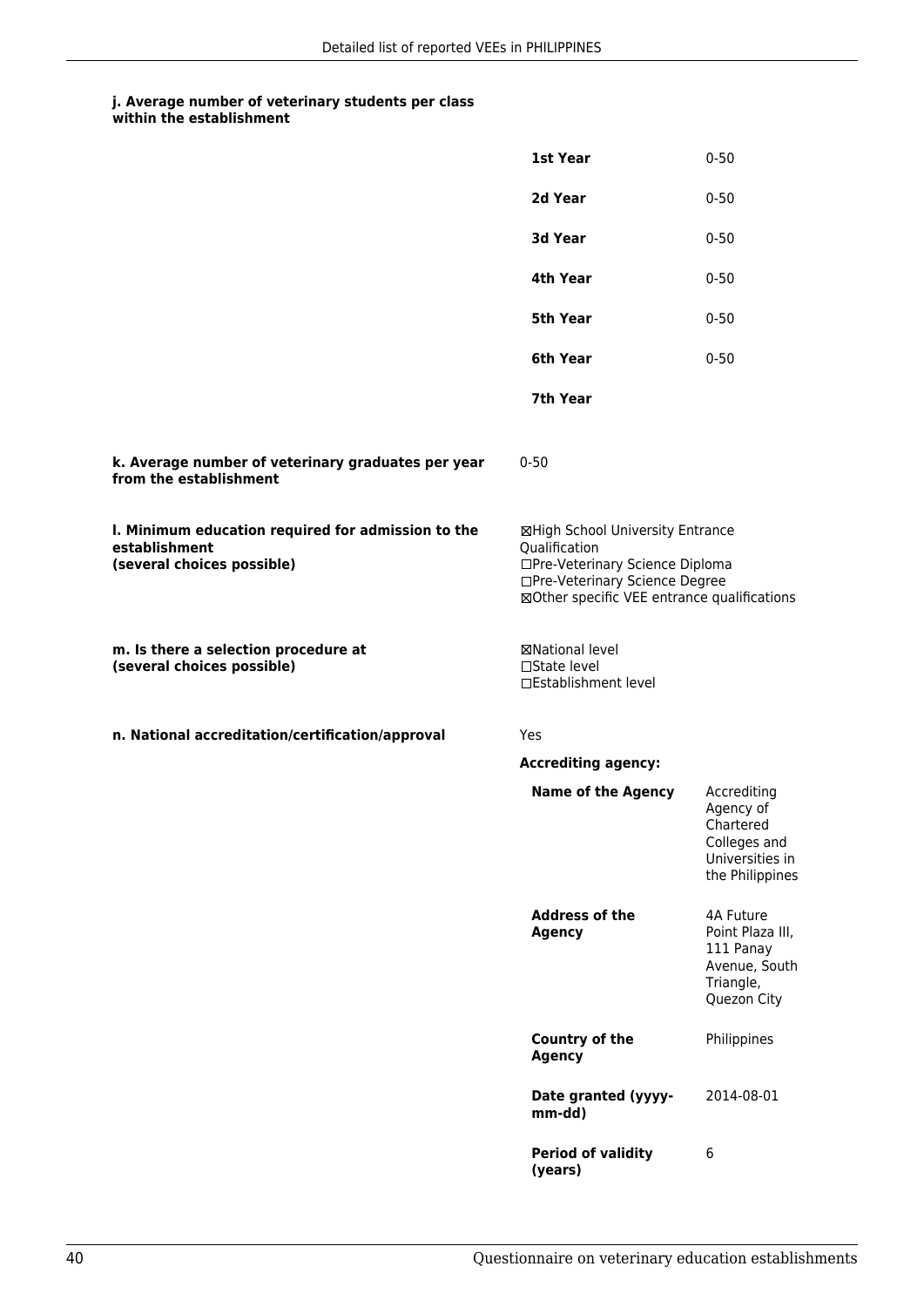**o. Regional accreditation/certification/approval** No

**p. Any form of other international accreditation/certification/approval?**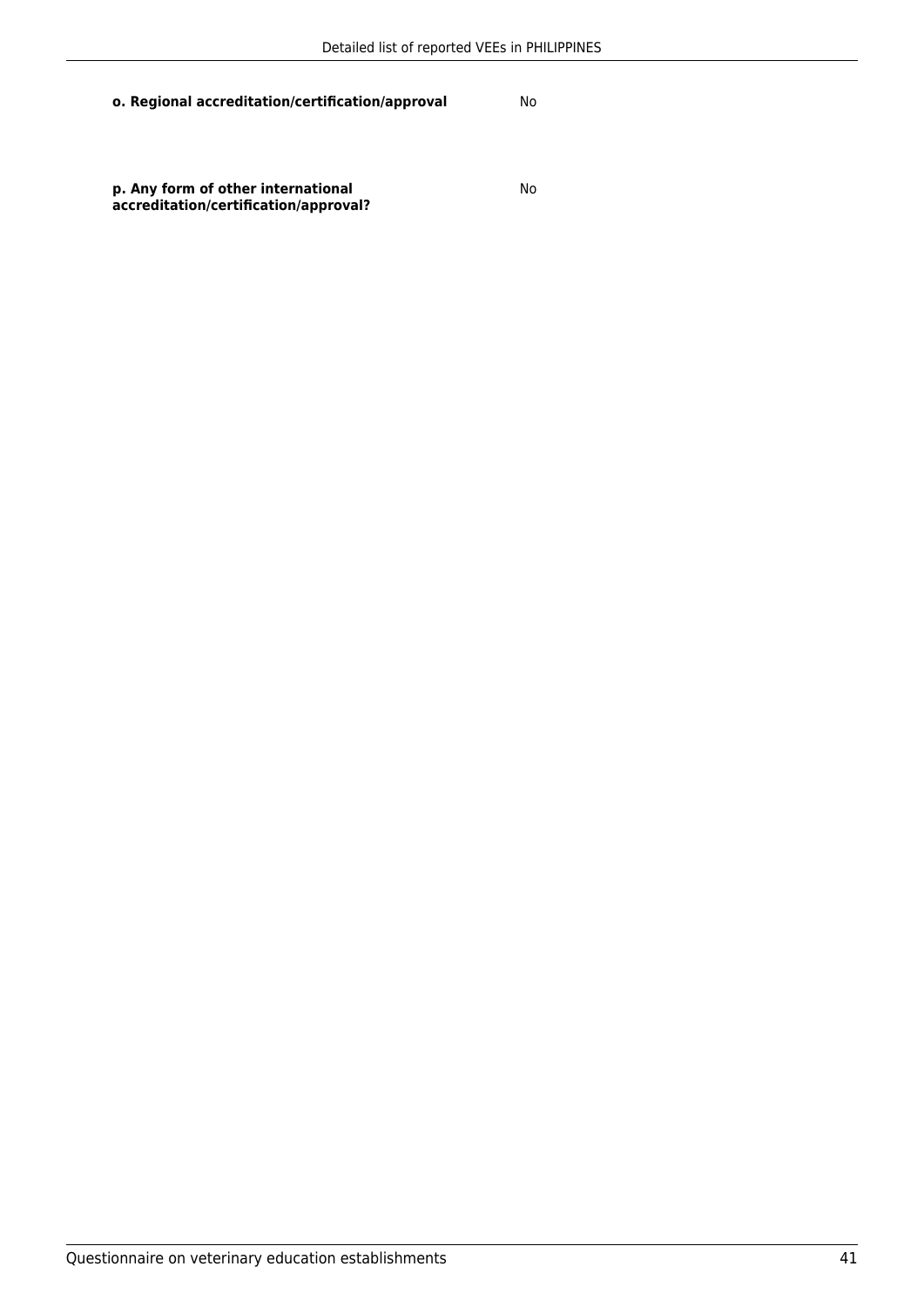## **UNIVERSITY OF SOUTHERN MINDANAO, COLLEGE OF VETERINARY MEDICINE**

**Last modified on: 2016-06-08 08:11:38**

| a. Name of VEE                                                | UNIVERSITY OF SOUTHERN MINDANAO,<br>COLLEGE OF VETERINARY MEDICINE                                                       |
|---------------------------------------------------------------|--------------------------------------------------------------------------------------------------------------------------|
| b. Hosting Academic Institution<br>(when relevant)            | UNIVERSITY OF SOUTHERN MINDANAO                                                                                          |
| c. Address of VEE<br>(street/city/state)                      | KABACAN, COTABATO                                                                                                        |
| d. Country of VEE                                             | PHII IPPINES                                                                                                             |
| e. Web-site (URL)                                             | usm.edu.ph                                                                                                               |
| f. Institution type                                           | public                                                                                                                   |
| g. Year of creation                                           | 1981                                                                                                                     |
| h. Veterinary degree(s) granted<br>(several choices possible) | □Specific Veterinary Diploma<br>⊠Bachelor<br>$\Box$ Master<br>$\square$ Doctor<br>$\Box$ PhD<br>□ Other (please explain) |

**i. Number of years of veterinary education required for VSB (or equivalent) registration**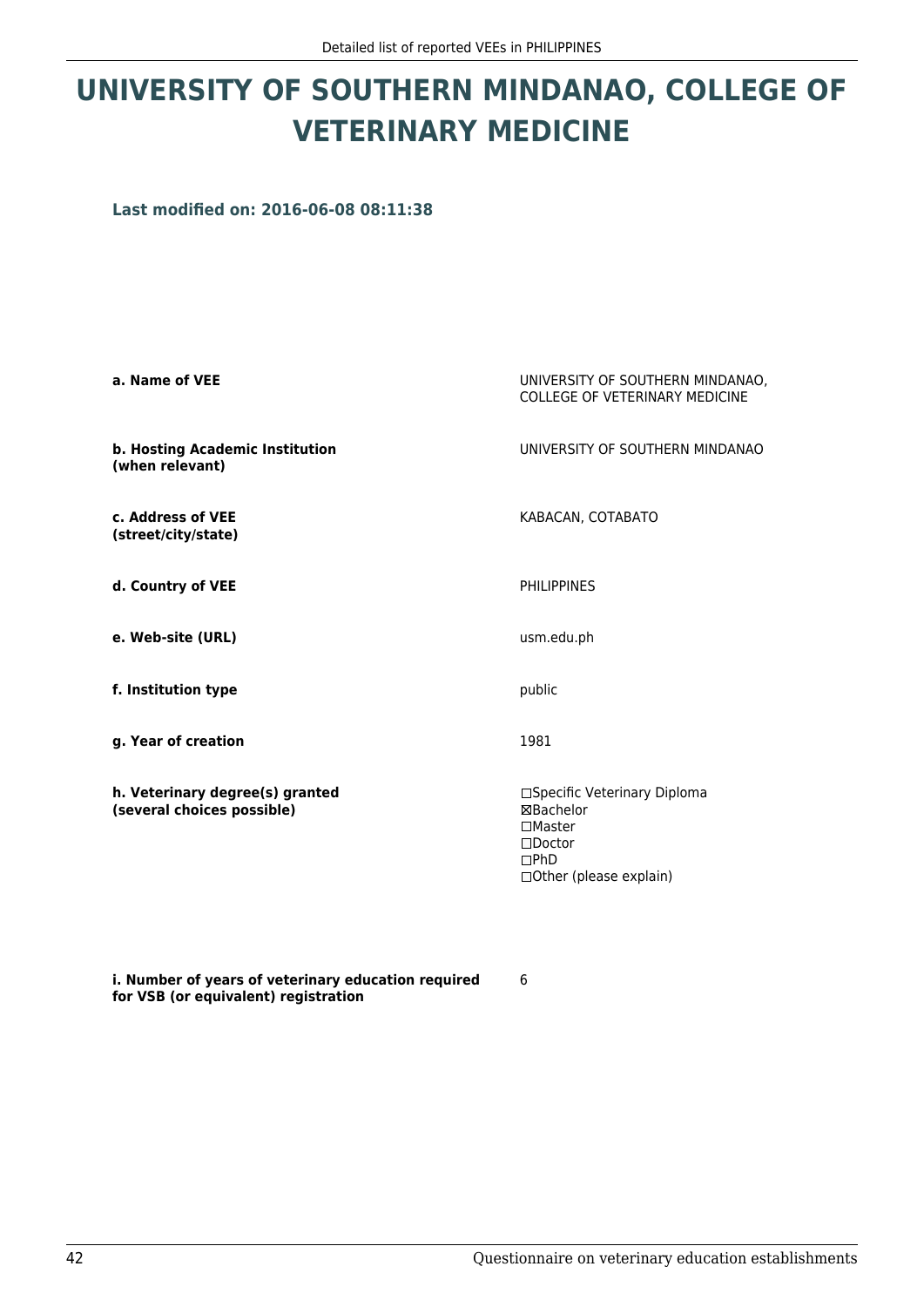| within the establishment |
|--------------------------|
|                          |

|                                                                                                   | 1st Year                                                                                                                                                              | 51-100                                             |
|---------------------------------------------------------------------------------------------------|-----------------------------------------------------------------------------------------------------------------------------------------------------------------------|----------------------------------------------------|
|                                                                                                   | 2d Year                                                                                                                                                               | $0 - 50$                                           |
|                                                                                                   | 3d Year                                                                                                                                                               | $0 - 50$                                           |
|                                                                                                   | 4th Year                                                                                                                                                              | $0 - 50$                                           |
|                                                                                                   | 5th Year                                                                                                                                                              | $0 - 50$                                           |
|                                                                                                   | 6th Year                                                                                                                                                              | $0 - 50$                                           |
|                                                                                                   | 7th Year                                                                                                                                                              |                                                    |
| k. Average number of veterinary graduates per year<br>from the establishment                      | $0 - 50$                                                                                                                                                              |                                                    |
| I. Minimum education required for admission to the<br>establishment<br>(several choices possible) | ⊠High School University Entrance<br>Qualification<br>□Pre-Veterinary Science Diploma<br>□Pre-Veterinary Science Degree<br>□Other specific VEE entrance qualifications |                                                    |
| m. Is there a selection procedure at<br>(several choices possible)                                | ⊠National level<br>$\Box$ State level<br>□Establishment level                                                                                                         |                                                    |
| n. National accreditation/certification/approval                                                  | Yes                                                                                                                                                                   |                                                    |
|                                                                                                   | <b>Accrediting agency:</b>                                                                                                                                            |                                                    |
|                                                                                                   | <b>Name of the Agency</b>                                                                                                                                             | <b>COMMISSION</b><br>ON HIGHER<br><b>EDUCATION</b> |
|                                                                                                   | <b>Address of the</b><br><b>Agency</b>                                                                                                                                | MANILA,<br><b>PHILIPPINES</b>                      |
|                                                                                                   | <b>Country of the</b><br><b>Agency</b>                                                                                                                                | <b>PHILIPPINES</b>                                 |
|                                                                                                   | Date granted (yyyy-<br>mm-dd)                                                                                                                                         | 2016-01-01                                         |
|                                                                                                   | <b>Period of validity</b><br>(years)                                                                                                                                  | 2                                                  |